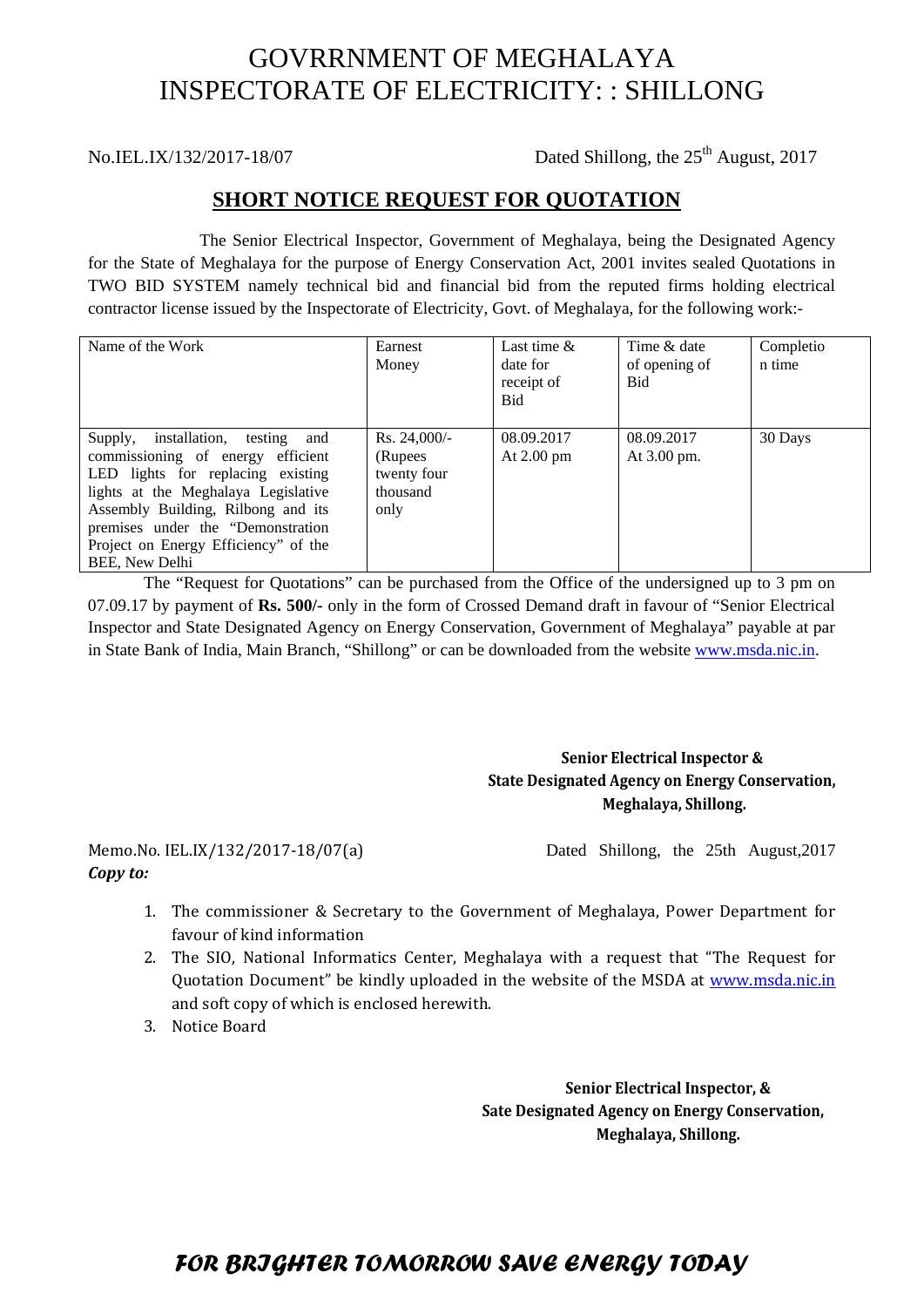# **GOVERNMENT OF MEGHALAYA**

# **INSPECTORATE OF ELECTRICITY OFFICE OF THE SENIOR ELECTRICAL INSPECTOR HORSE SHOE BUILDING, LOWER LACHUMIERE SHILLONG-793001 &**

# **STATE DESIGNATED AGENCY FOR THE STATE OF MEGHALAYA UNDER ENERGY CONSERVATION ACT, 2001**



# **Request for Quotation (Bid)**

**For**

**Supply, installation, testing and commissioning of the energy efficient LED lights for replacing existing lights at the Meghalaya Legislative Assembly Building and its premises Under** 

**The Demonstration Project on Energy Efficiency of the BEE, New Delhi**

**.**

**Telephone No: 0364-2500756 Mob.No: 9856040800 Email: sei\_meg@rediffmail.com Website: www.msda.nic.in**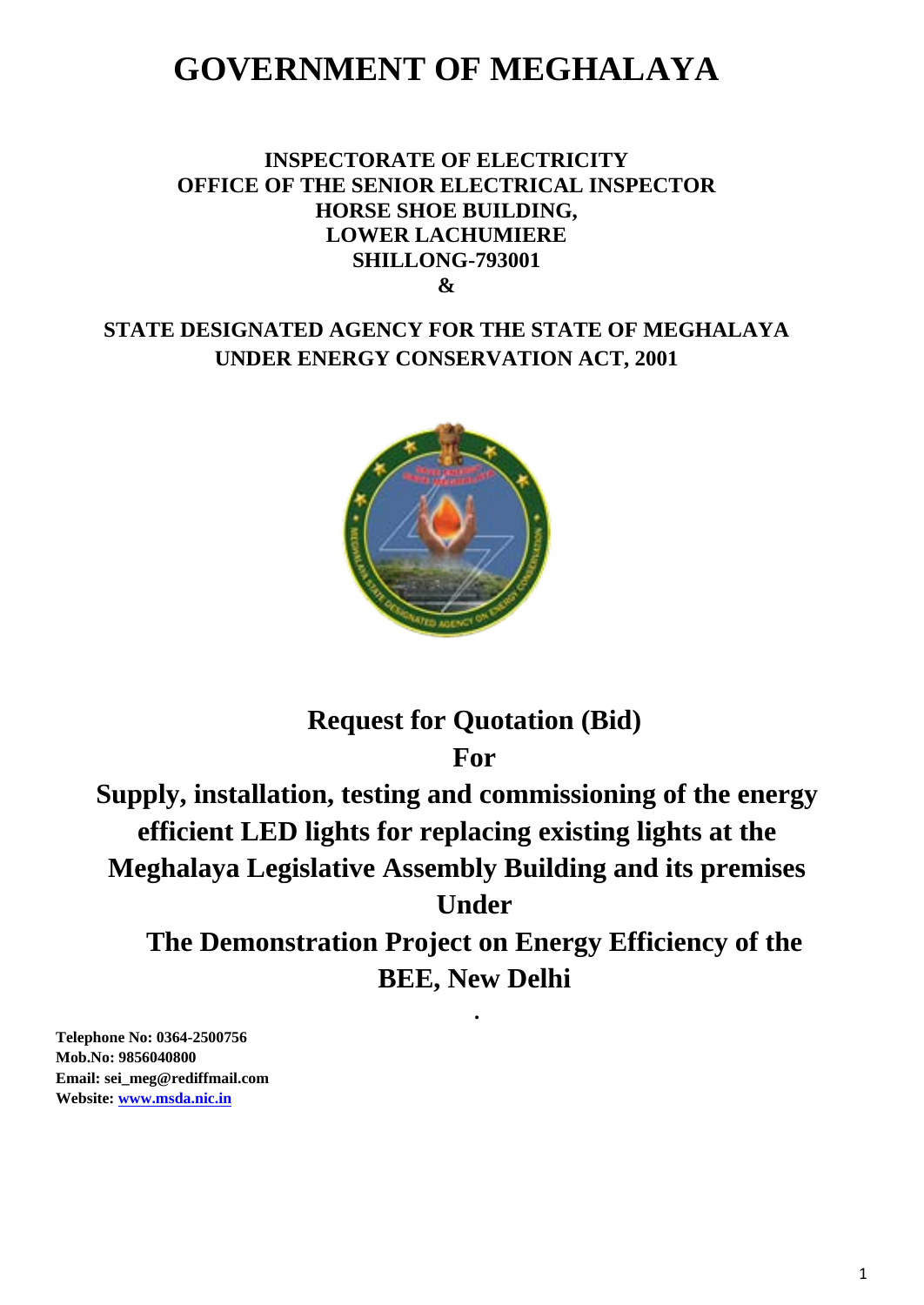# **Contents**

| 5.1.2 TECHNICAL REQUIREMENT OF 20W LED TUBE LIGHTS (WITHOUT FITTINGS)  6 |  |
|--------------------------------------------------------------------------|--|
|                                                                          |  |
|                                                                          |  |
|                                                                          |  |
|                                                                          |  |
|                                                                          |  |
|                                                                          |  |
|                                                                          |  |
|                                                                          |  |
|                                                                          |  |
|                                                                          |  |
|                                                                          |  |
|                                                                          |  |
|                                                                          |  |
|                                                                          |  |
|                                                                          |  |
|                                                                          |  |
|                                                                          |  |
|                                                                          |  |
|                                                                          |  |
|                                                                          |  |
|                                                                          |  |
|                                                                          |  |
|                                                                          |  |
|                                                                          |  |
|                                                                          |  |
|                                                                          |  |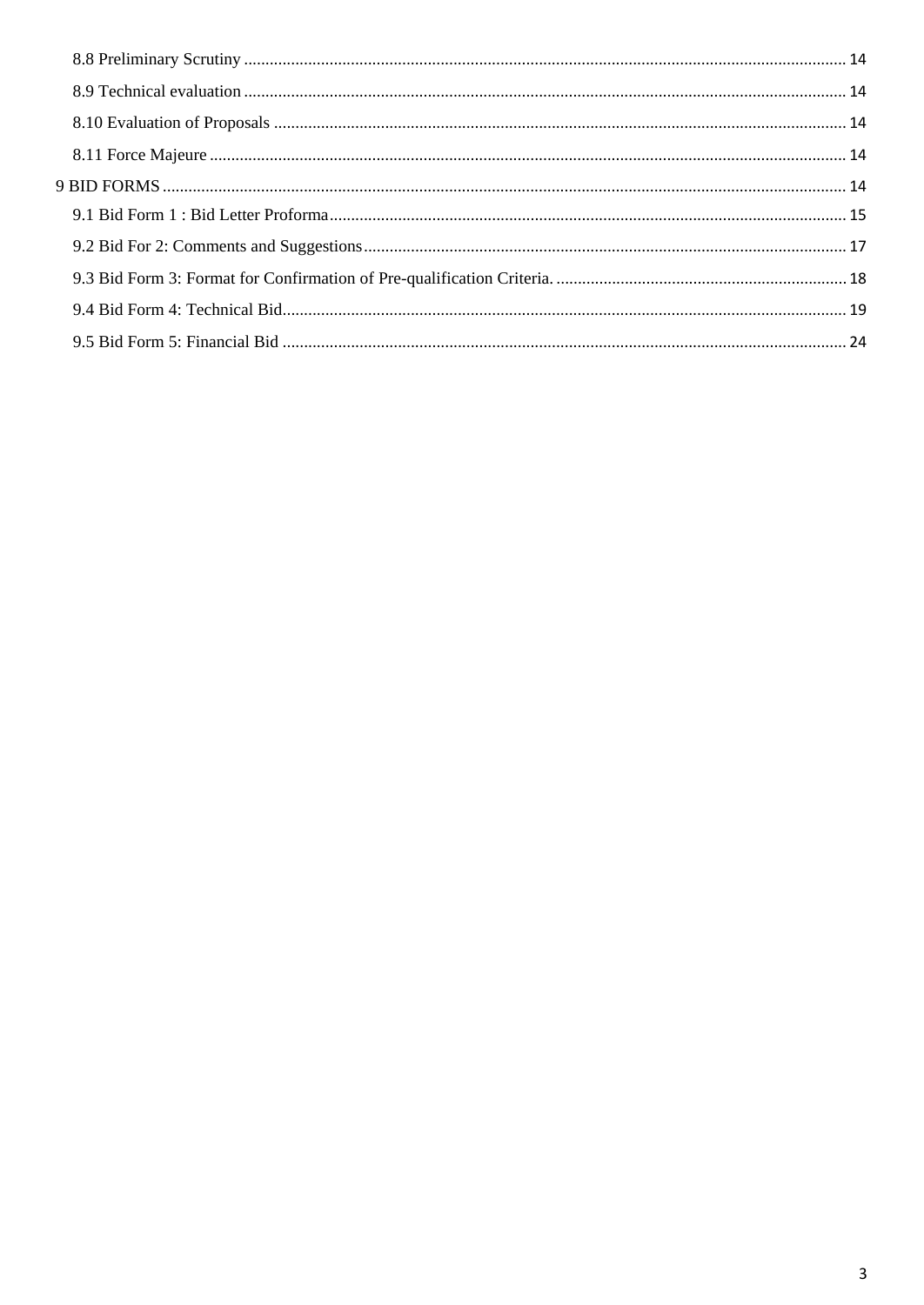#### <span id="page-4-1"></span><span id="page-4-0"></span>**1.1 Advertisement**

# **No.IEL.IX/132/2017-18/07 Dated Shillong, the 25th August, 2017**

### **SHORT NOTICE REQUEST FOR QUOTATION**

The Senior Electrical Inspector, Government of Meghalaya, being the Designated Agency for the State of Meghalaya for the purpose of Energy Conservation Act, 2001 invites sealed Quotations in TWO BID SYSTEM namely technical bid and financial bid from the reputed firms holding electrical contractor license issued by the Inspectorate of Electricity, Govt. of Meghalaya, for the following work:-

| Name of the Work                                                                                                                                                                                                                                                                           | Earnest<br>Money                                                   | Last time<br>& date for<br>receipt of<br>Bid | Time &<br>date of<br>opening of<br><b>Bid</b> | Completi<br>on time |
|--------------------------------------------------------------------------------------------------------------------------------------------------------------------------------------------------------------------------------------------------------------------------------------------|--------------------------------------------------------------------|----------------------------------------------|-----------------------------------------------|---------------------|
| Supply, installation, testing and<br>commissioning of energy efficient<br>LED lights for replacing existing<br>lights at the Meghalaya Legislative<br>Assembly Building, Rilbong and<br>its premises under the<br>"Demonstration Project on Energy<br>Efficiency" of the BEE, New<br>Delhi | Rs.<br>$24,000/-$<br>(Rupees<br>twenty<br>four<br>thousand<br>only | 08.09.2017<br>At $2.00 \text{ pm}$           | 08.09.2017<br>At 3.00 pm.                     | 30 Days             |

The "Request for Quotations" can be purchased from the Office of the undersigned up to 3 pm on 07.09.17 by payment of **Rs. 500/-** only in the form of Crossed Demand draft in favour of "Senior Electrical Inspector an State Designated Agency on Energy Conservation, Government of Meghalaya" payable at par in State Bank of India, Main Branch, "Shillong" or can be downloaded from the website www.msda.nic.in.

Sd/-

 (P.K. Shullet) Senior Electrical Inspector & State Designated Agency on Energy Conservation, Meghalaya, Shillong.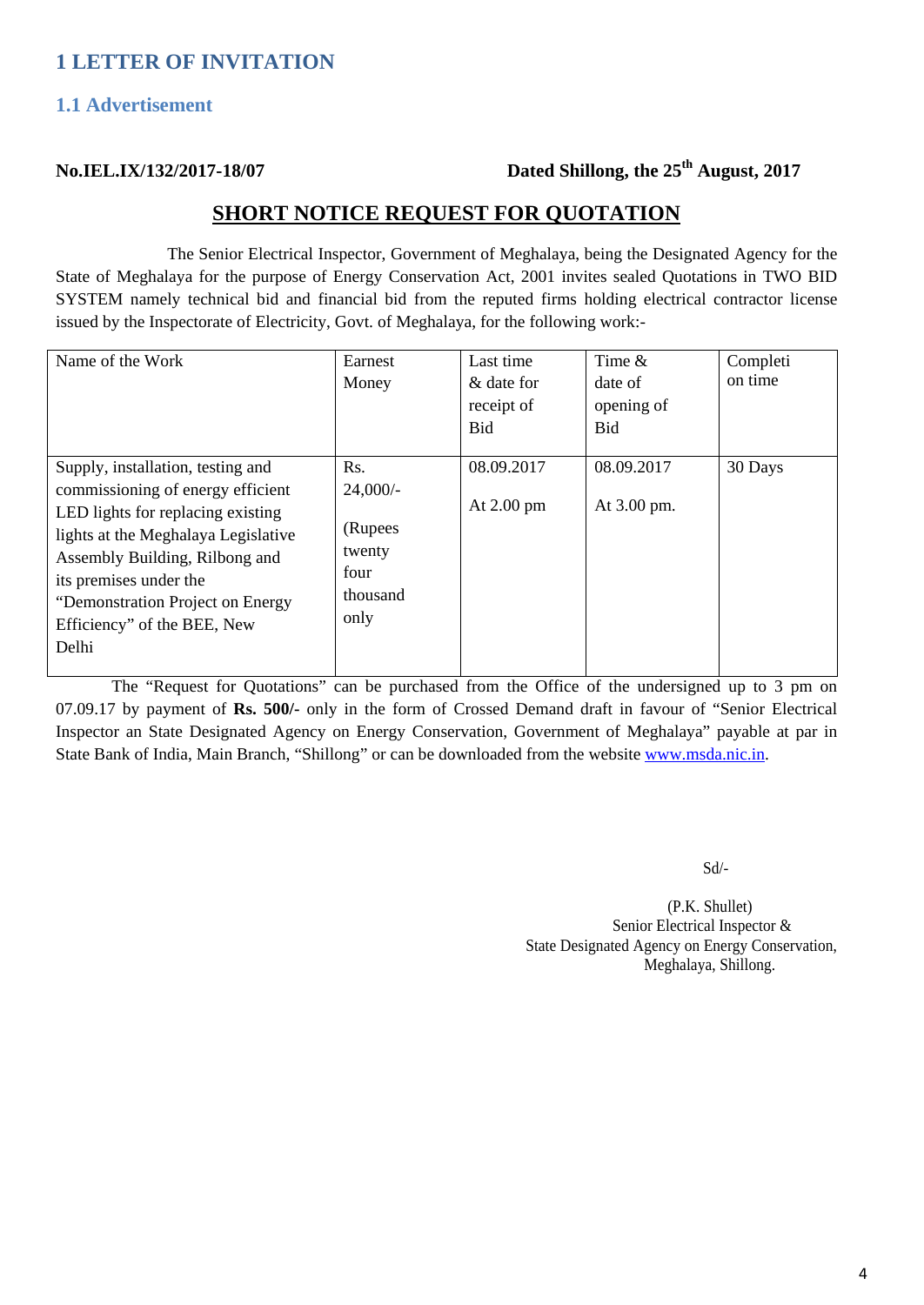#### <span id="page-5-0"></span>**1.2 Critical Information**

| Availability of Bid papers                     | From 25.08.2017 up to 07.09.2017 between 11:00am  |  |  |
|------------------------------------------------|---------------------------------------------------|--|--|
|                                                | and 3:00pm on all working days                    |  |  |
| Last date for receipt of Queries               | 08.09.2017 at 1:00pm                              |  |  |
| Last date for receipt of Bid                   | 08.09.2017 at 2:00pm                              |  |  |
| Time & date of opening of Bid                  | 08.09.2017 at 3:00pm                              |  |  |
| <b>Estimated Cost</b>                          | Rs. 12,00,000/-                                   |  |  |
| <b>Earnest Money Deposit</b>                   | Rs. 24,000/-                                      |  |  |
| Place of opening of Bid                        | Office of the Senior Electrical Inspector & State |  |  |
|                                                | Designated Agency on Energy Conservation,         |  |  |
|                                                | Inspectorate of Electricity, Meghalaya, Shillong, |  |  |
|                                                | Lower Lachumiere. PIN 793001                      |  |  |
| Contact Person for queries & submission of Bid | Senior Electrical Inspector & State Designated    |  |  |
|                                                | Agency on Energy Conservation.                    |  |  |
| Contact E-mail ID & FAX                        | sei meg@rediffmail.com, Fax-03642500756, Mob.-    |  |  |
|                                                | 9856040800                                        |  |  |

### <span id="page-5-1"></span>**2. Background Information**

#### <span id="page-5-2"></span>**2.1 About the State Designated Agency**

The Government of Meghalaya has in its notification vide O.O. No. PE. 14/2002/98-A, dated 22-6-06 under the Energy Conservation Act-2001, has notified the Senior Electrical Inspector as the State Designated Agency for to Coordinate, Regulate & Enforce the provisions of the Act at the State level. On the other side, The Government of India set up Bureau of Energy Efficiency (BEE) on 1st March 2002 under the provisions of the Energy Conservation Act, 2001. The mission of the Bureau of Energy Efficiency, co-coordinating with Designated Consumers (DC), State Designated Agencies (SDA) and other organizations, is to assist in developing policies and strategies with a thrust on self-regulation and market principles, within the overall framework of the Energy Conservation Act, 2001 with the primary objective of reducing energy intensity of the Indian economy.

#### <span id="page-5-3"></span>**3. Objective of the Project**

The purpose of the demonstration projects is to showcase the effectiveness of energy efficient Device/Technology, which was done in form of replacement of existing luminaries with LED lights.

#### <span id="page-5-4"></span>**4. Scope of Work:**

This Request for Quotation (RfQ) is for Technical & Financial Offers for Supply, installation, testing and commissioning of energy efficient LED lights for replacing existing lights at the different locations of Meghalaya Legislative Assembly Building, Railbong and its premises and Pre and Post-installation (after one year) Energy evolution for demonstrate actual savings, under the "Demonstration Project on Energy Efficiency" of the BEE, New Delhi. A hoarding/display board indicating the name of energy efficient project needs to be installed indicating project name, cost, projected energy saving etc.

#### <span id="page-5-5"></span>**4.1. Types and Quantity of LED Lights to be supplied:**

| Sl. | Types of Lights                             | Quantity* |
|-----|---------------------------------------------|-----------|
| No. |                                             |           |
| 01. | 10W LED Bulbs                               | 13        |
| 02. | 20W LED Tube Lights with Complete fittings. | 227       |
| 03. | 30W LED Garden lights                       | 30        |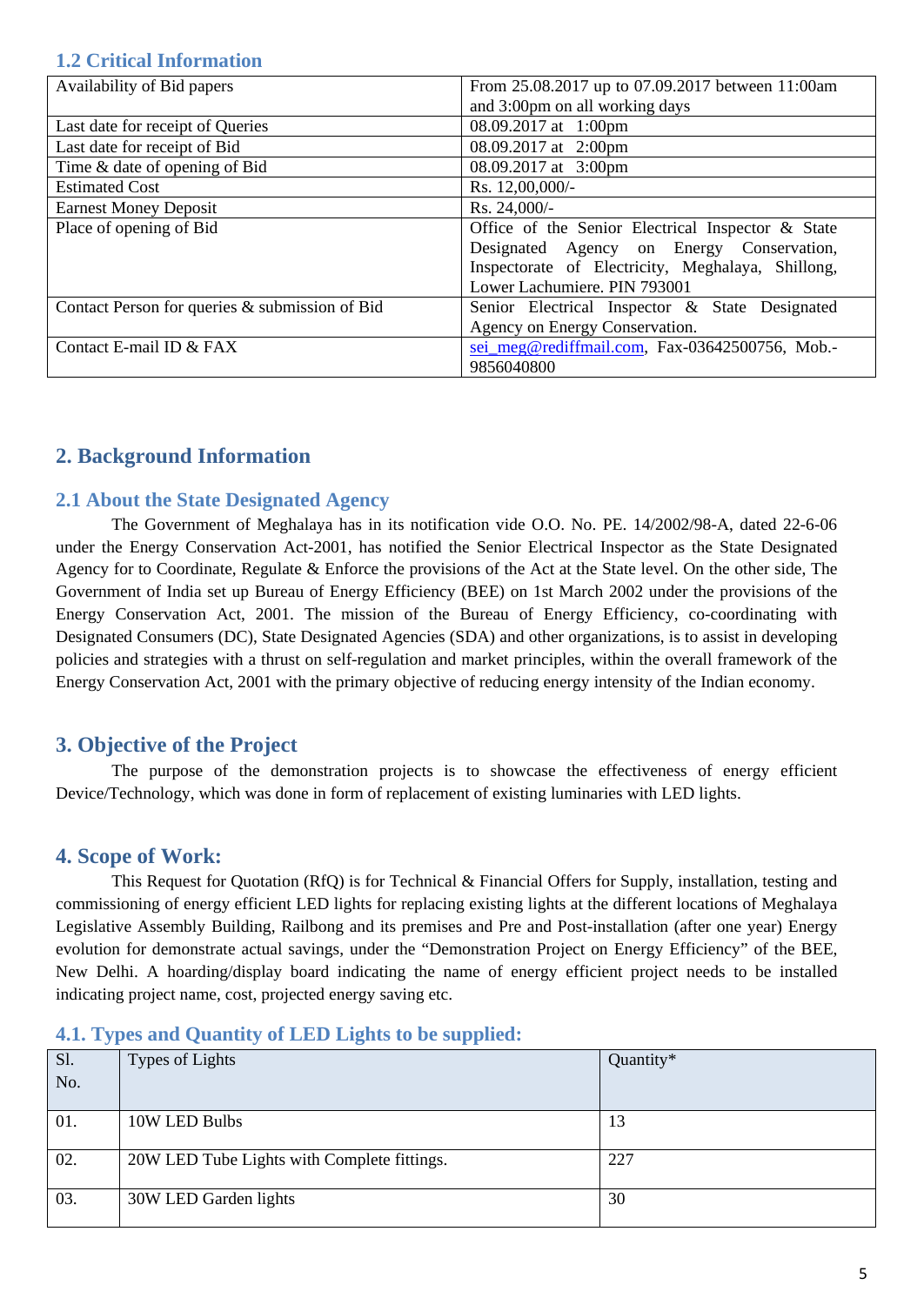| 04. | 60W LED Street Lights | $\sim$<br>∼ |
|-----|-----------------------|-------------|
| 05. | 90W LED Flood Lights  | ل ک         |

\* The actual quantity may vary during course of projects but payment will be done as per pro-rata basis which is subjected to verify and approve by this office.

# <span id="page-6-0"></span>**5. Bid Details:**

# <span id="page-6-1"></span>**5.1 Technical Bid Details:**

#### <span id="page-6-2"></span>**5.1.1 TECHNICAL REQUIREMENT OF 10W LED BULBS**

| Sl. No. | Description                    | Minimum technical parameters                  |
|---------|--------------------------------|-----------------------------------------------|
| 01      | <b>Light Source</b>            | SMD LED Chip                                  |
| 02      | Lamp Wattage                   | 10W                                           |
| 03      | <b>CCT</b>                     | Cool white (5700K to 6500K)                   |
| 04      | Led Chip Wattage               | $< 1$ W                                       |
| 05      | Base Cap                       | B22d (Bayonet Cap)                            |
| 06      | Luminous Flux Efficacy         | $\geq$ 90 lm/W                                |
| 07      | <b>Power Factor</b>            | Min. 0.9                                      |
| 08      | Lamp Life Hrs                  | Min. 50,000 Hrs.                              |
| 09      | <b>Operating Voltage Range</b> | $100 V - 300 V$                               |
| 10      | Beam Angle                     | Min: 120 degree                               |
| 11      | Rendering<br>CRI (Color        | <b>Min. 80</b>                                |
|         | Index)                         |                                               |
| 12      | Junction Temp.                 | Max. 85° C                                    |
| 13      | Harmonics                      | Less than 15%                                 |
| 14      | Lumen Maintenance              | Min. 70% up to 50,000 hours                   |
| 15      | Working Temp.                  | -10 $\rm{^{\circ}}$ C to 40 $\rm{^{\circ}}$ C |
| 16      | <b>SURGE VOLTAGE</b>           | Min. $1.5$ kV                                 |

### <span id="page-6-3"></span>**5.1.2 TECHNICAL REQUIREMENT OF 20W LED TUBE LIGHTS (WITHOUT FITTINGS)**

| S1. | Description                    | Minimum technical parameters      |
|-----|--------------------------------|-----------------------------------|
| No. |                                |                                   |
| 01  | Led Fitting Set Type           | T8, 4 FEET, 20 WATT               |
| 02  | <b>Total Power Consumption</b> | 20 WATTS                          |
| 03  | <b>CCT</b>                     | Cool White $(5700K)$ to $6500K$ ) |
| 04  | Usage                          | <b>CONTINUOUS</b>                 |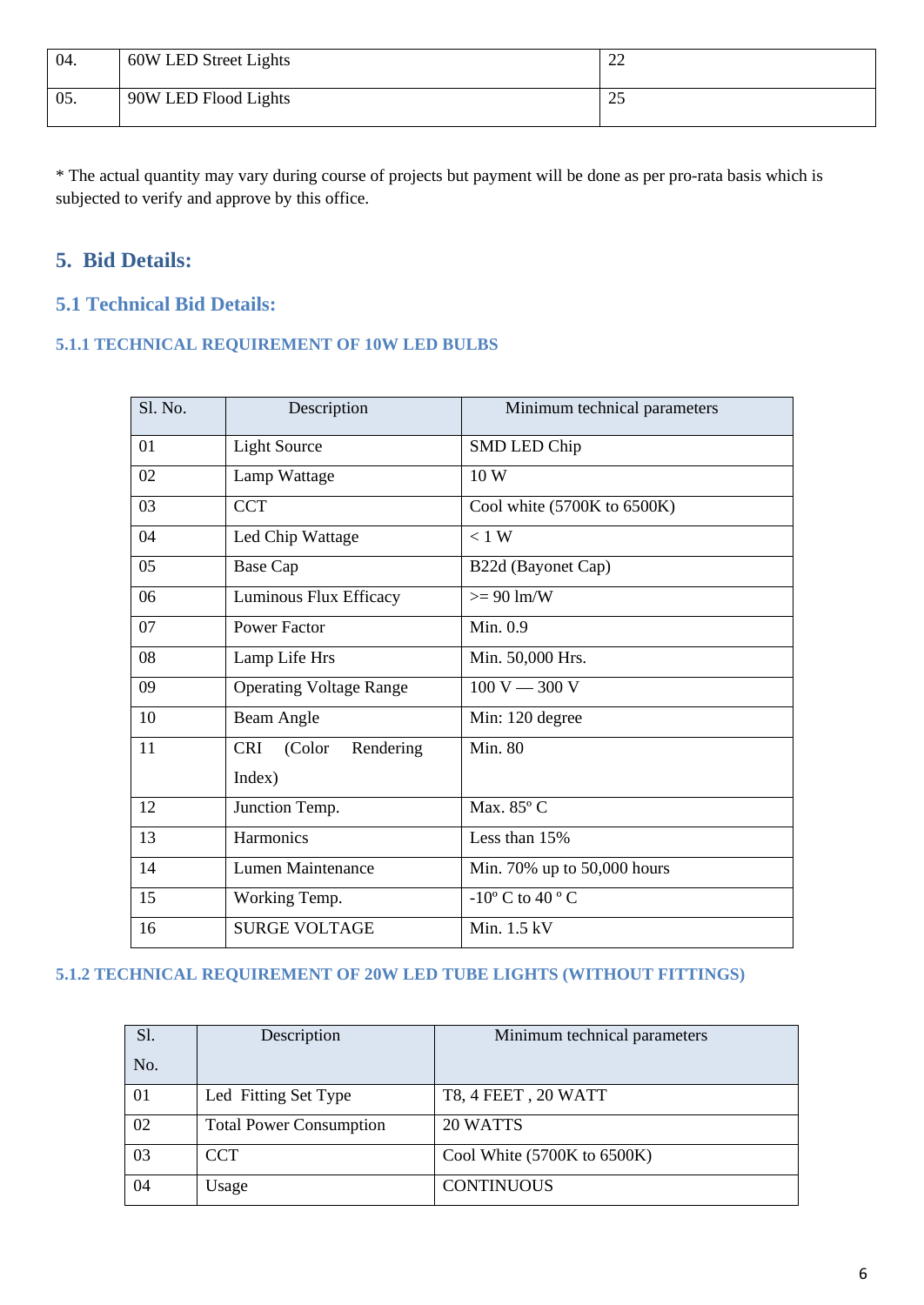| 05 | Luminous Flux Efficacy            | $>= 90$ lm/W                                     |
|----|-----------------------------------|--------------------------------------------------|
| 06 | <b>Power Factor</b>               | Min. 0.9                                         |
| 07 | Lamp Life Hrs                     | Min. 50,000 Hrs.                                 |
| 08 | <b>Operating Voltage Range</b>    | 100 V - 240 V                                    |
| 09 | Beam Angle                        | Min: 160 degree                                  |
| 10 | (Color<br><b>CRI</b><br>Rendering | <b>Min. 80</b>                                   |
|    | Index)                            |                                                  |
| 11 | <b>Harmonics</b>                  | Less than 15%                                    |
| 12 | Lumen Maintenance                 | Min. 70% up to $50,000$ hours                    |
| 13 | Working Temp.                     | -10 to 40 degree Celsius                         |
| 14 | Led Operating Current             | < 0.06 A                                         |
| 15 | Surge / Spike Protection          | $>1.5$ KV AS PER IEC 61000-4-5.                  |
| 16 | <b>Line Protection</b>            | <b>Short Circuit And Over Voltage Protection</b> |
| 17 | Driver                            | <b>Inbuilt Constant Current Based Led Driver</b> |
| 18 | Driver Efficiency                 | $>=80\%$                                         |

# <span id="page-7-0"></span>**5.1.3 TECHNICAL REQUIREMENT OF 60W LED STREET LIGHTS:**

| Data Type              | Sl. No. | Description         | Minimum technical<br>parameters                                                          |
|------------------------|---------|---------------------|------------------------------------------------------------------------------------------|
|                        | 01      | Wattage             | 60W                                                                                      |
|                        | 02      | Voltage range       | 110-280 V                                                                                |
|                        | 03      | Power factor        | >0.95                                                                                    |
| <b>Electrical Data</b> | 04      | Line frequency      | 50 Hz                                                                                    |
|                        | 05      | Protection class    | Class I                                                                                  |
|                        | 06      | Surge<br>Protection | 5KV                                                                                      |
|                        | 07      | <b>Rated lumens</b> | $>5000$ lm                                                                               |
|                        | 08      | Beam angle          | Horizontal 130°<br>$(\pm 3^{\circ})$<br>and<br>vertical $50^{\circ}$ ( $\pm 3^{\circ}$ ) |
| Optical/Photometric    | 09      | CCT(K)              | $5700 \pm 300$ (Cool white)                                                              |
|                        | 10      | <b>CRI</b>          | $>70$                                                                                    |
|                        | 11      | Lumen efficacy      | $\geq$ 85 lm/W                                                                           |
|                        | 12      | <b>Light Source</b> | SMD LED Module (surface-<br>mount device light-emitting<br>diode module)                 |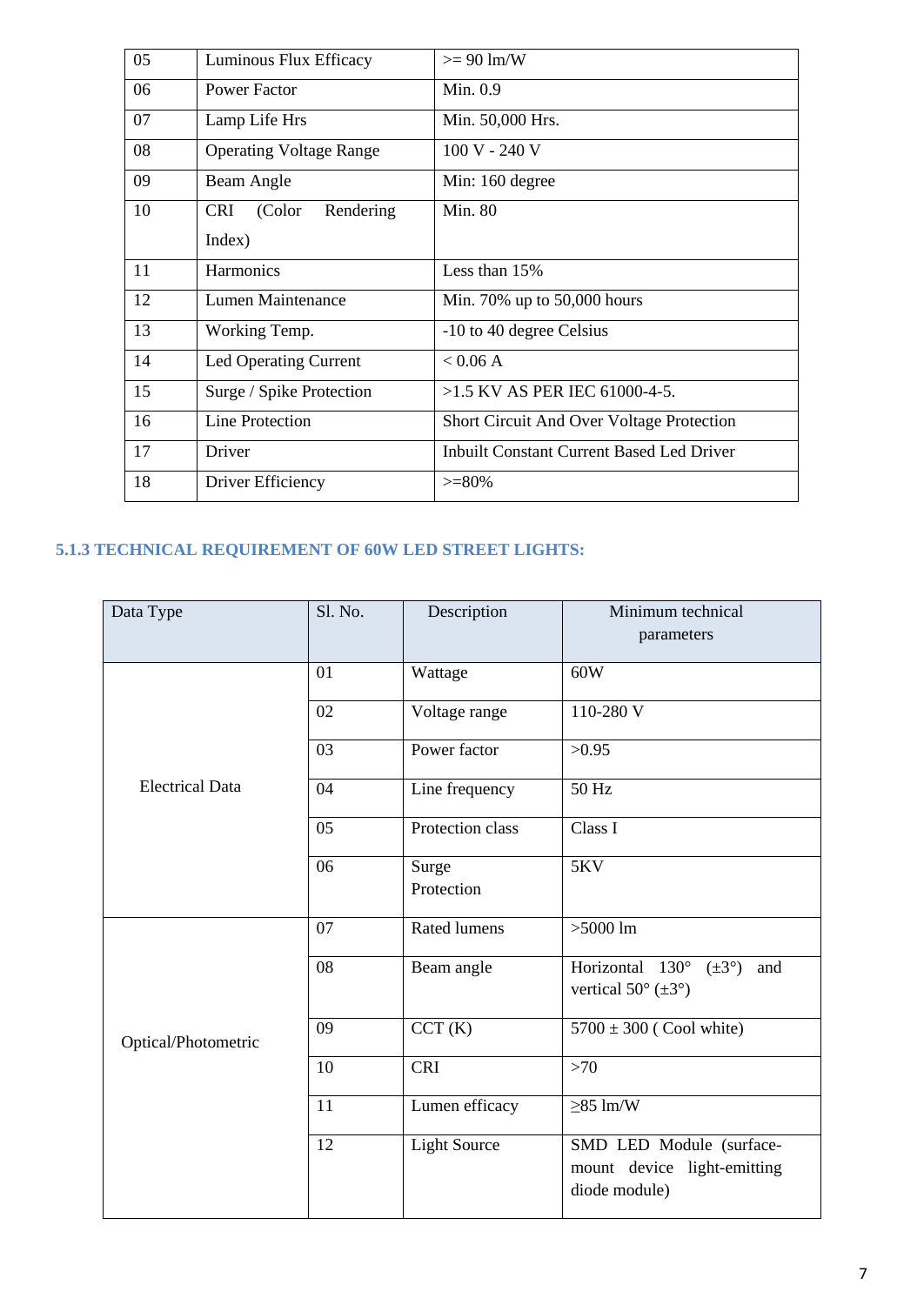|                      | 13 | Rated lifetime           | $\geq$ 50,000 hours with 70%<br>Lumens @ $25^{\circ}$ C                                                                                                                                                                              |
|----------------------|----|--------------------------|--------------------------------------------------------------------------------------------------------------------------------------------------------------------------------------------------------------------------------------|
|                      | 14 | Operating<br>temperature | $-10$ to $+40^{\circ}C$                                                                                                                                                                                                              |
|                      | 15 | Material                 | Die-cast aluminum                                                                                                                                                                                                                    |
|                      | 16 | Front glass              | Tempered glass                                                                                                                                                                                                                       |
| Housing and Mounting | 17 | Heat sink                | Good<br>thermal management<br>system should be provided<br>and LED must be mounting on<br>conductive<br>sink<br>heat<br>Aluminum with suitable large<br>areas surface by means of fins<br>dissipate the heat to<br>to<br>ambient air |
|                      | 18 | Housing color            | Black/Gray                                                                                                                                                                                                                           |
|                      | 19 | Ingress<br>protection    | <b>IP66</b>                                                                                                                                                                                                                          |
|                      | 20 | Driver                   | Integrated Constant voltage<br>and/or<br>current<br>type<br>and<br>replaceable.                                                                                                                                                      |
|                      | 21 | Mounting                 | Should<br>suitable<br>for<br>be<br>mounting<br>with<br>complete<br>Accessories                                                                                                                                                       |

# <span id="page-8-0"></span>**5.1.4 TECHNICAL REQUIREMENT OF 90W LED FLOOD LIGHTS:**

| Data Type              | S1.<br>No. | Description                    | Minimum technical parameters |
|------------------------|------------|--------------------------------|------------------------------|
|                        | 01         | Wattage                        | 90W                          |
|                        | 02         | Voltage range                  | 110-280 V                    |
|                        | 03         | Power factor                   | 0.90                         |
| <b>Electrical Data</b> | 04         | Current<br>Input<br>$(max)$ mA | 580 mA                       |
|                        | 05         | Line frequency                 | 50 Hz                        |
|                        | 06         | Protection class               | Class I                      |
|                        | 07         | Rated lumens                   | $>8000$ lm                   |
|                        | 08         | Beam angle                     | Minimum 100 degree           |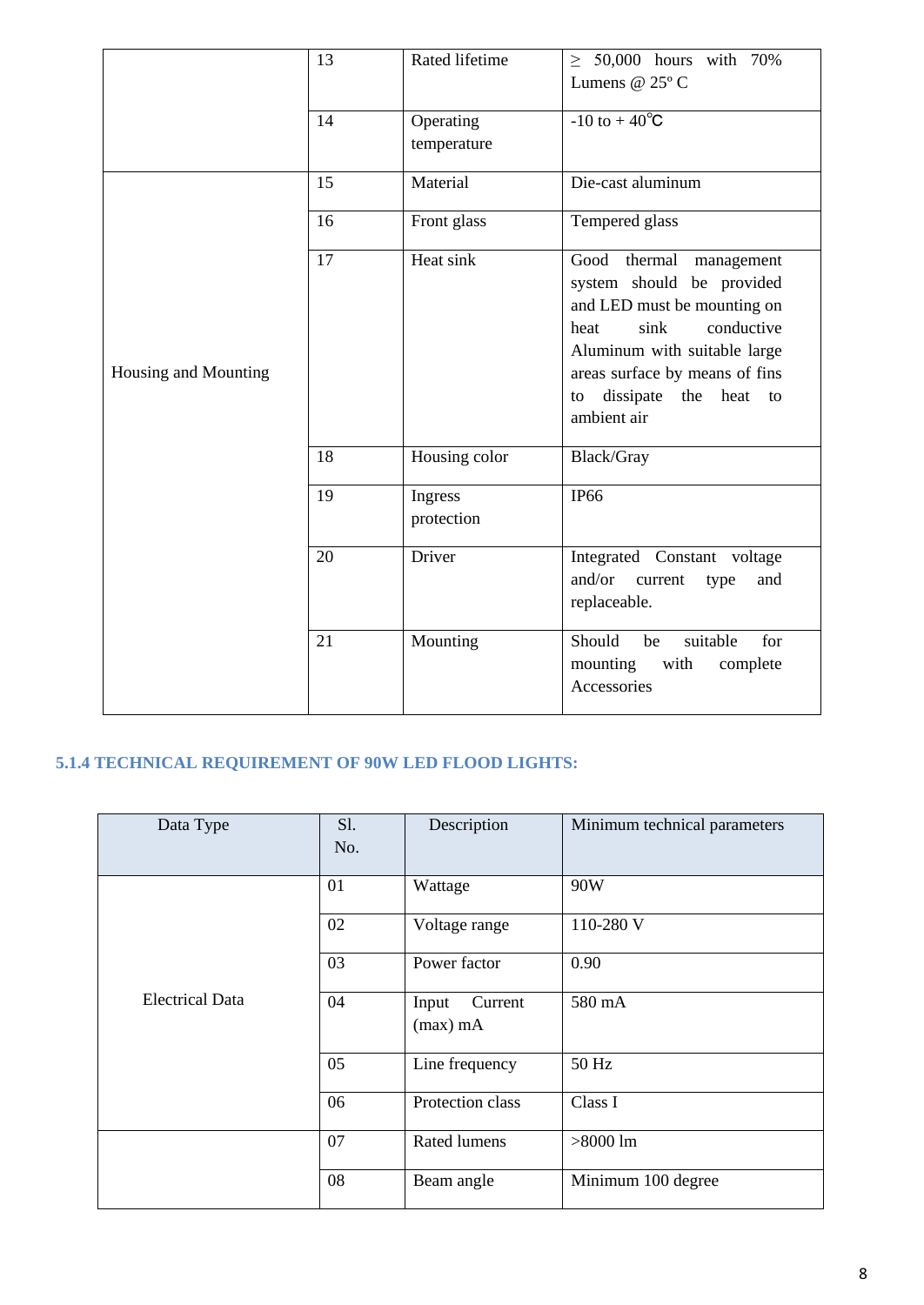|                      | 09 | CCT(K)                   | $5700 \pm 300$ (Cool white)                                                                                                                                                                                                       |
|----------------------|----|--------------------------|-----------------------------------------------------------------------------------------------------------------------------------------------------------------------------------------------------------------------------------|
| Optical/Photometric  | 10 | <b>CRI</b>               | $>85$                                                                                                                                                                                                                             |
|                      | 11 | Lumen efficacy           | $\geq 90$ lm/W                                                                                                                                                                                                                    |
|                      | 12 | <b>Light Source</b>      | SMD LED Module (surface-<br>mount device light-emitting<br>diode module)                                                                                                                                                          |
|                      | 13 | Rated lifetime           | Above 30,000 hours with 70%<br>Lumens @ 25°C                                                                                                                                                                                      |
|                      | 14 | Operating<br>temperature | $-10$ to $+40^{\circ}C$                                                                                                                                                                                                           |
|                      | 15 | Material                 | Die-cast aluminum                                                                                                                                                                                                                 |
|                      | 16 | Front glass              | Tempered glass                                                                                                                                                                                                                    |
| Housing and Mounting | 17 | Heat sink                | Good thermal<br>management<br>system should be provided and<br>LED must be mounting on<br>conductive<br>sink<br>heat<br>Aluminum with suitable large<br>areas surface by means of fins<br>to dissipate the heat to ambient<br>air |
|                      | 18 | Housing color            | Black/White                                                                                                                                                                                                                       |
|                      | 19 | Ingress<br>protection    | IP <sub>65</sub>                                                                                                                                                                                                                  |
|                      | 20 | Shock<br>protection      | <b>IK 08</b>                                                                                                                                                                                                                      |
|                      | 21 | Driver                   | Integrated Constant voltage<br>and/or current type.                                                                                                                                                                               |
|                      | 22 | Mounting                 | Should<br>be<br>suitable<br>for<br>mounting<br>with<br>complete<br>Accessories                                                                                                                                                    |

#### <span id="page-9-0"></span>**5.2 Financial Bid Details:**

Financial Bid should be per unit basis including all taxes (as applicable) and cost of supply, installation, testing, commissioning etc. of LED lights as per the scope specified in the section 4.

#### <span id="page-9-1"></span>**6. GENERAL REQUIREMENTS FOR LED AND LED BASED EQUIPMENTS:**

Following are the BIS criterion for LED and LED based equipment.

- 1. IS: 513 Cold-rolled low carbon steel sheets and strips
- 2. IS 12063- Classification of degree of protections provided by enclosures
- 3. IS 6873(Part 5)- Limits and methods of measurement of radio disturbance characteristic of electrical lighting and similar equipment.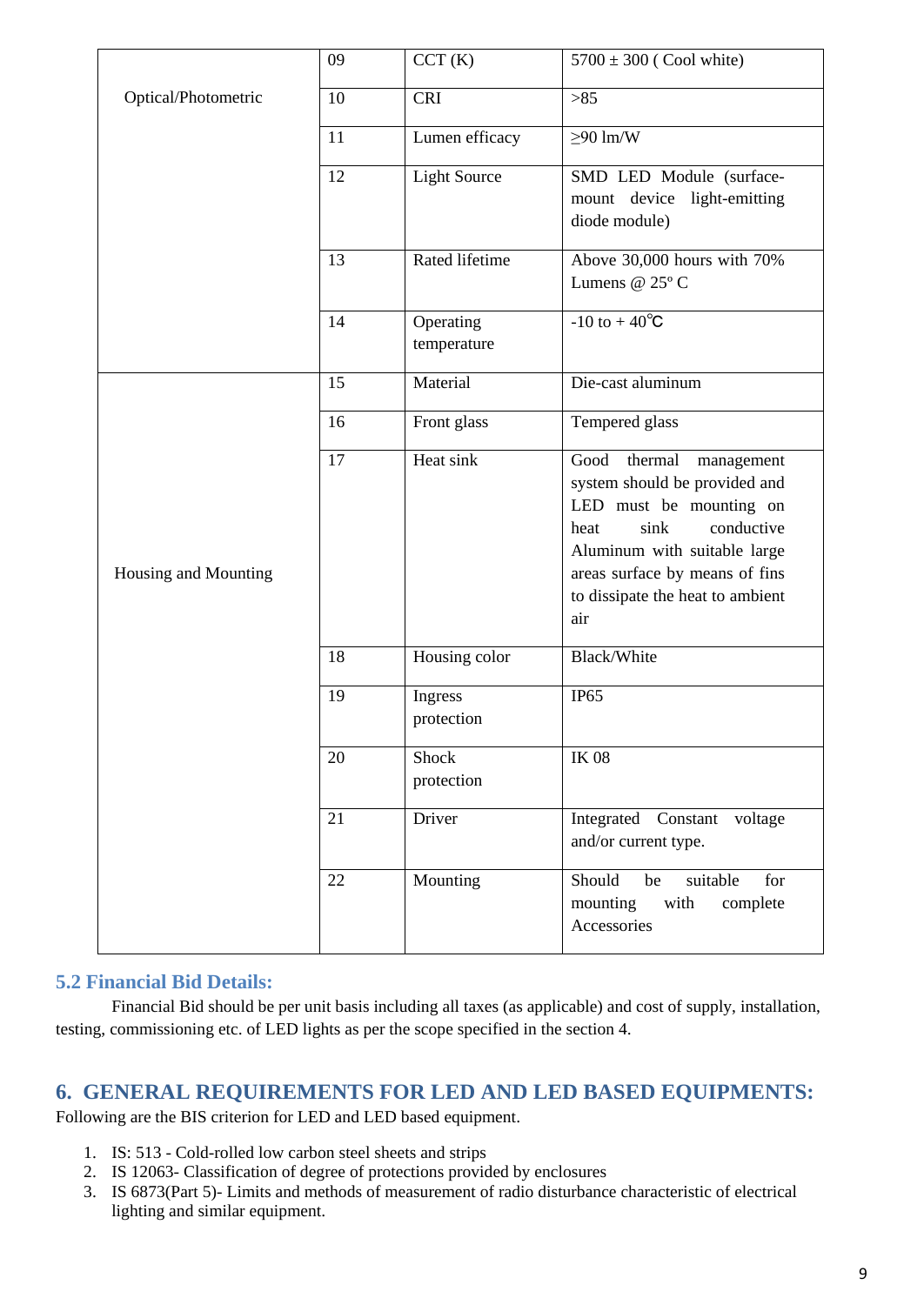- 4. IS 6873 (Part 5)- Equipment for General lighting purposes EMC immunity requirement.
- 5. IS 13021 (Part 2)- Performance, AC supplied electronics ballast for tubular fluorescent lamps performance requirement
- 6. IS 10322 (Part 5/sec 1)- Fixed general purpose luminaries
- 7. IS 10322 (Part 1) Luminaries General requirement and tests.
- 8. IS 14700 (Part 3/sec2) -Electro Magnetic compatibility (EMC) -Limits for Harmonic current emission THD <15%.
- 9. LED of NICHIA/ OSRAM/ SEOUL/ PHILIPS LUMILEDS/ LEDNUIM or other reputed manufactured shall be used in the Luminaries. .
- 10. 10.The luminaries casing/ housing shall be of stainless sheet steel SS304 grade or aluminum having high conductivity preferably to grade 5000 or similar to high conductivity heat sink material
- 11. The electronic components used shall be as follows:
	- a. IC (Integrated circuit) shall be of industrial grade or above
	- b. Metallic film/ paper/ polyester capacitor shall be rated for a sustained operating temperature of  $105^0C$ .
	- c. The resistors should be preferably made of metal film of adequate rating. The actual rating versus loading shall be by a factor of 3
	- d. The junction temperature of the switching devices such as transistors an MOSFETs etc. shall not exceed  $125^{\circ}$ C (allowing thermal margin of  $25^{\circ}$ C)
	- e. The protective cum adhesive coating used on PCBs should be cleared and transparent and should not affect colour code of electronic components or the product code of the company.
	- f. The construction of PCBs and the assembly for components for PCBs should be as per IS standards.
	- g. The electronics covered for this equipment shall pass all the tests called for in the above specification. The tenderer shall indicate the deviation or compliance otherwise the offer shall not be considered for evaluation.
	- h. The infrastructure for Quality Assurance facilities as called for in the above specification must be available at the manufacturing facility. In house testing facility for Quality Assurance should be present. The compliance shall be indicated clearly in the tender itself.
- 12. The connecting wires used inside the luminaries, shall be low smoke halogen free, fire retardant ebeam cable and fuse protection shall be provided in input side.
- 13. Care shall be taken in the design that there is no water stagnation anywhere. The entire housing shall be dust and water proof having IP65 protection as per 60529.
- 14. The LED Module(s), Driver gear, etc. shall be designed in such a way so that temperature of heat sink shall not exceed  $150^{\circ}$ C above the ambient temperature.
- 15. All the material used in the luminaries shall be halogen free and fire retardant confirming to UL94.
- 16. The manufacturer/ supplier should also offer Annual Maintenance Contract (AMC) package(s) for the luminaries for post Warranty period.
- 17. All the supplied luminaries shall carry permanent marking as "**NOT FOR SALE- BEE'S LED LIGHTING DEMO PROJECT."**

#### <span id="page-10-0"></span>**7. INSTRUCTION TO BIDDING FIRMS**

#### <span id="page-10-1"></span>**7.1 Procedure for Submission of Bid**

The Bidders should submit one hard copy of Bid and one soft copy in a sealed cover. The bids will be in two envelopes marked **'A'** and '**B'.** Envelope '**A'** should contain only technical qualifications as specified and Envelope '**B'** should have the price bid. No format for price bid is being prescribed and it is expected to be per unit of item to be supplied covering the work. Any other form of price bid may become liable for rejection of bid.

The copy of bid should be a complete document and should be bound as a volume. The document should be page numbered an appropriately flagged and contain the list of contents with page numbers. Different copies must be bound separately. The deficiency in documentation may result in the rejection of the Bid.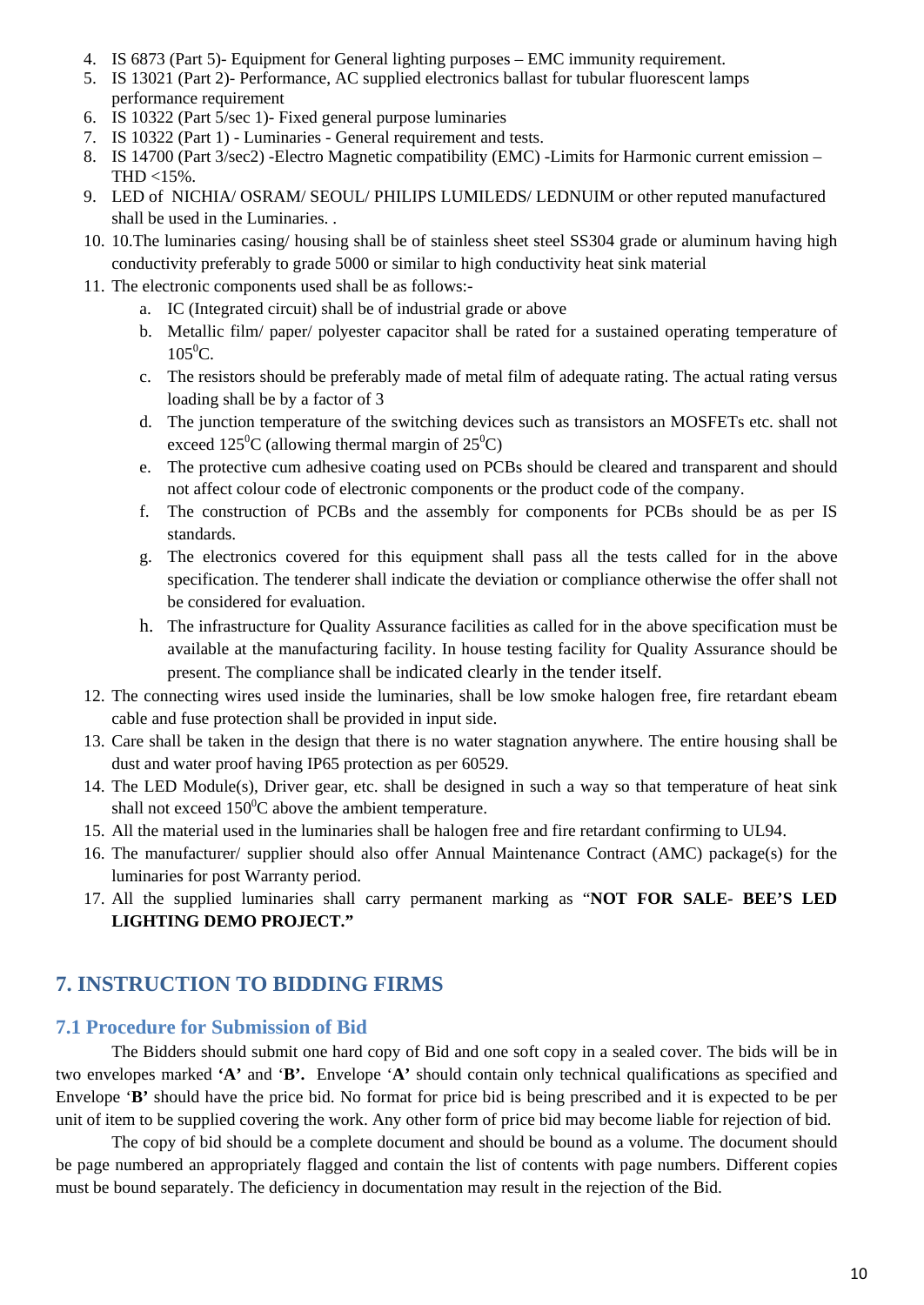The soft copy of the bid should be submitted, in the form of a non-re-writeable CD (Compact Disc). The CD media must be duly signed by the Bidder using a "Permanent Pen/Maker" and should bear the name of the Bidder. The sealed cover should be super scribed with the wordings **"LED Demonstration Project 2017 At Meghalaya Legislative Assembly Building, Railbong and its premises".**

Bidder must ensure that the information furnished by him/her in respective CDs is identical to that submitted by him/her in the original paper document. In case of any discrepancy observed in the contents of the CDs and original paper documents, the information furnished on original paper document will prevail over the soft copy.

#### <span id="page-11-0"></span>**7.2 Cost of Bid documents**

The Bidder shall bear all costs associated with the preparation and submission of bids, including cost of presentation for the purposes of clarification of the bid, if so desired by SDA Meghalaya. SDA Meghalaya will in no case be responsible or liable for those costs, regardless of the conduct or outcome of the Tendering process.

#### <span id="page-11-1"></span>**7.3 Contents of the Bid documents**

The Bidder is expected to examine all instructions, forms, terms & conditions and Statement of Work in the Bid documents. Failure to furnish all information required or submission of Bid Document not substantially responsive to the RFQ in every respect will be at the Bidder's risk and may result in the rejection of the bid.

#### <span id="page-11-2"></span>**7.4 Language of Bids**

The Bids prepared by the Bidder and all correspondence and documents relating to the bids exchanged by the Bidder, shall be written in **English language**, provided that any printed literature furnished by the Bidder may be written in another language so long the same is accompanied by an English translation in which case, for purposes of interpretation of the bid, the English translation shall govern.

#### <span id="page-11-3"></span>**7.5 Confidentiality**

SDA Meghalaya requires that recipients of this document to maintain its contents in the same confidence as their own confidential information and refrain from any public disclosure whatsoever.

#### <span id="page-11-4"></span>**7.6 Disclaimer**

SDA Meghalaya and/or its officers, employees disclaim all liability from any loss or damage, whether foreseeable or not, suffered by any person acting on or refraining from acting because of any information including statements, information, forecasts, estimates or projections contained in this document or conduct ancillary to it whether or not the loss or damage arises in connection with any omission, negligence, default, lack of care or misrepresentation on the part of SDA Meghalaya and/or any of its officers, employees.

#### <span id="page-11-5"></span>**7.7 Authorized Signatory (Bidder)**

The "Bidder" as used in the RFQ shall mean the one who has signed the bid document forms. The Bidder should be the duly Authorized Representative of the Company/firm. All certificates and documents (including any clarifications sought and any subsequent correspondences) received thereby, shall, as far as possible, be furnished and signed by the Authorized Representative. The power or authorization, or any other document consisting of adequate proof of the ability of the signatory to bind the Bidder shall be annexed to the bid in case of a tenderer not being a Government body/undertaking/PSU. SDA Meghalaya may reject outright any proposal not supported by adequate proof of the signatory's authority.

#### <span id="page-11-6"></span>**7.8 Contact details of the Bidder**

Bidder, who wants to receive SDA Meghalaya's response to queries, should give their contact details to SDA. The Bidder should send their contact details in writing the SDA Meghalaya's contact address indicated in Para 1.2 of this document.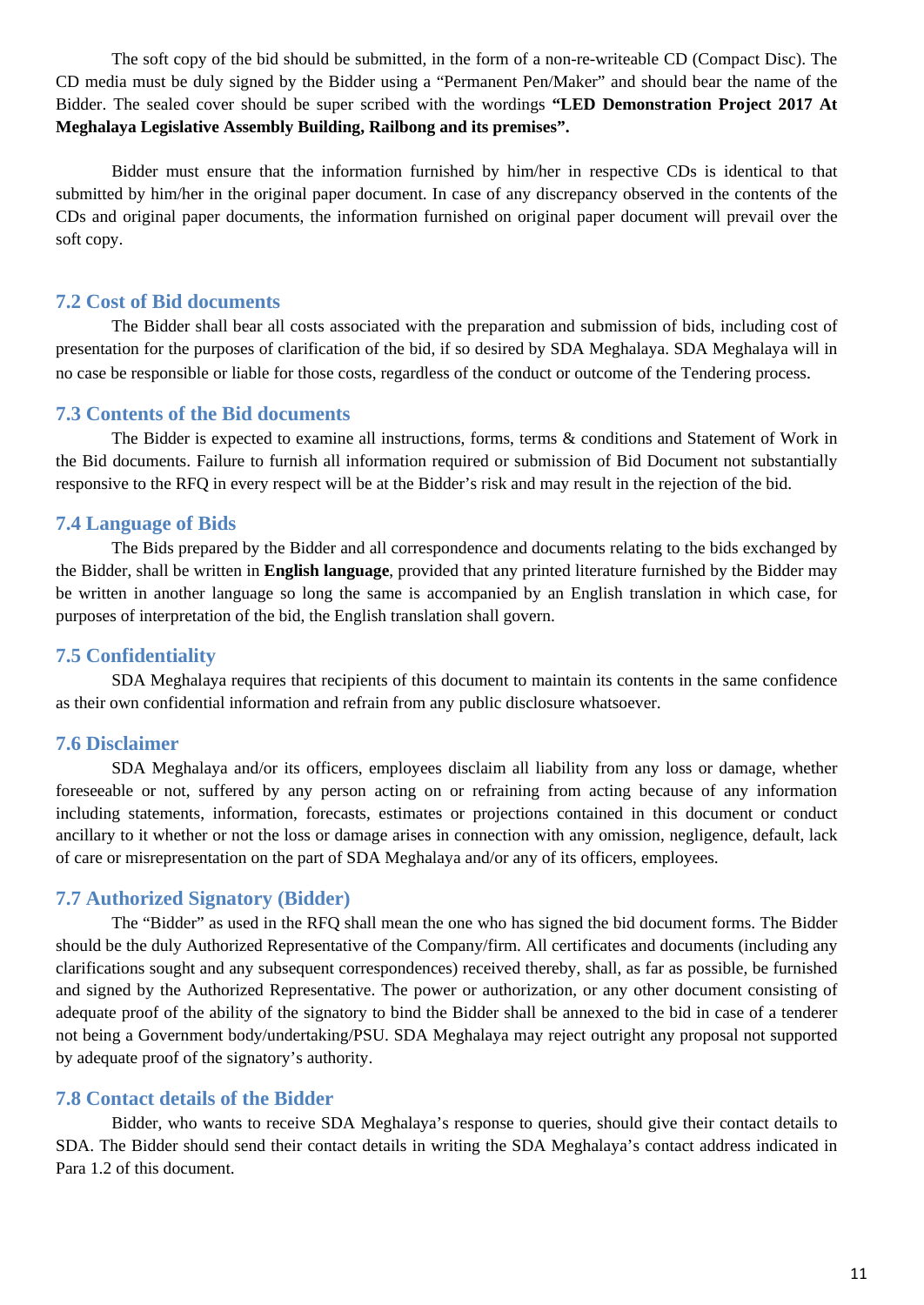#### <span id="page-12-0"></span>**7.9 Queries on the Bid Document**

Bidder requiring any clarification on this Document may send a query in writing at the SDA Meghalaya's contact address indicated in Para 1.2 of this document. SDA Meghalaya's response (including an explanation of the query) to all the queries, received not later than the dates prescribed by the SDA Meghalaya in Para 1.2 of this document, will be made available and sent to the Bidders who have given their contact details. SDA Meghalaya may also hold a conference to give clarifications and invitation of the same will be sent to the Bidders who have given their contact details.

#### <span id="page-12-1"></span>**7.10 Amendment of Bid document**

At any time prior to the last date for receipt of bids, SDA Meghalaya, may, for any reason, whether at its own initiative or in response to a clarification requested by prospective Bidder(s) modify the Bid Document by an amendment. In order to provide prospective Bidders reasonable time in which to take the amendment into account in preparing their bids, SDA Meghalaya may, at its discretion, extend the last date for the receipt of Bids and/or make other changes in the requirements set out in the Invitation for Bid.

#### <span id="page-12-2"></span>**7.11 Bid Processing Fees**

All bids must be accompanied by a bid processing fee of **Rs. 1,000**/- (Rupees One Thousand Only) and cost of Bid document amounting **Rs. 500**/- (Rupees Five Hundred Only) *(in case of the Bid document downloaded from SDA's website bid document fee is not required*) in the form of crossed Demand Draft(s) drawn in favour of the SENIOR ELECTRICAL INSPECTOR AND STATE DESIGNATED AGENCY ON ENERGY CONSERVATION, GOVERNMENT OF MEGHALAYA and payable at par in SHILLONG.

#### <span id="page-12-3"></span>**7.12 Earnest Money Deposit (EMD)**

- i. The Earnest Money amounting to Rs. 24,000/- (Rupees twenty four thousand only) shall be paid by each tenderer, in the form of crossed Demand Draft drawn in favour of the SENIOR ELECTRICAL INSPECTOR AND STATE DESIGNATED AGENCY ON ENERGY CONSERVATION, GOVERNMENT OF MEGHALAYA and payable at par in SHILLONG, to be enclosed along with the sealed tender;
- ii. Any category of tenderers specifically exempted by the Government from the payment of Earnest Money Deposit are not required to make such a deposit provided they enclose copies of documents proving exemption;
- iii. The Earnest Money Deposit will be refunded to the successful tenderer only after satisfactory completion of the ordered works and on proper fulfillment of contract;
- iv. In case of unsuccessful tenderers, the Earnest Money Deposit will be refunded to them within three months of finalizing the tender;
- v. The Earnest Money Deposit will not carry any interest.

Tenders received without the Earnest Money Deposit other than specified in Sub-clause (ii) above will be summarily rejected.

# <span id="page-12-4"></span>**8. TIMELINE AND DELEVERABLES**

#### <span id="page-12-5"></span>**8.1 Broad Timeline**

The broad timeline for the demo Project is as under:

| of<br>Issue<br>order    | Commencement of Supply                                    | Expected completion date                                  |
|-------------------------|-----------------------------------------------------------|-----------------------------------------------------------|
| By<br>the<br><b>SDA</b> | Within 10 days of receipt of<br>order from SDA Meghalaya. | Within 30 days from the date of<br>commencement of works. |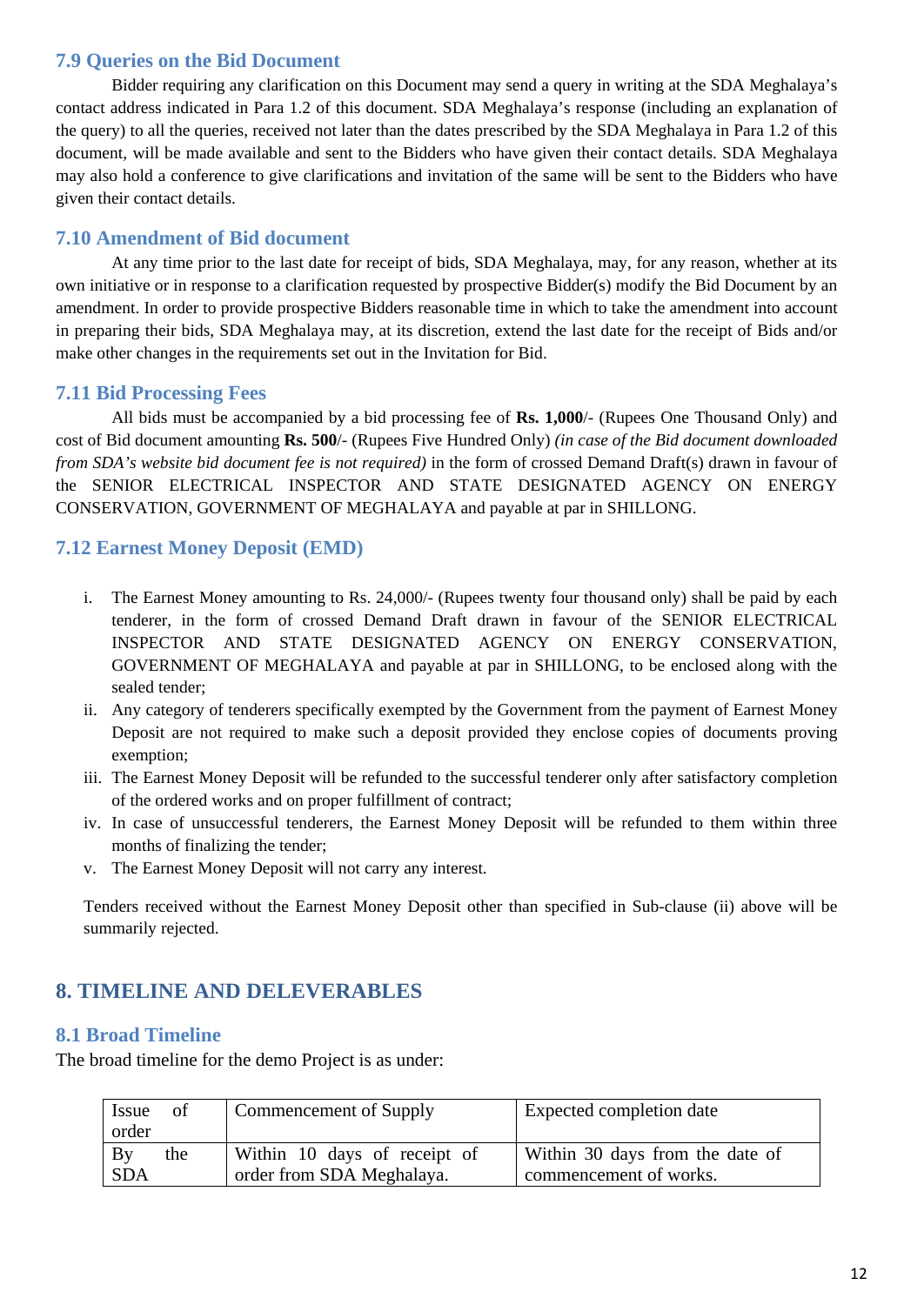### <span id="page-13-0"></span>**8.2 Payment Schedule & Penalty/Damages for Delay in Delivery:**

- a) 75% of the payment shall be released against receipt of material on pro-rata basis.
- b) 10% of the payment shall be released on installation of material at site on pro-rata basis.
- c) 10% of the payment shall be released after complete testing  $\&$  commissioning and handing over the installation to the department.
- d) Remaining 5% shall be released upon receipt of performance guarantee valid up to warranty period.
- e) Applicable taxes as deductable at source will be deducted from the bill amount.
- f) If the firm fails to deliver the ordered material/equipment within the stipulated period of delivery, SDA Meghalaya may cancel the relevant supply order and in the event of SDA Meghalaya allowing the firm to carry on with the supply works upon such delay, penalty fee at the rate of 1% of the cost of incomplete delivery per week shall be deducted from the payment already due to the firm or the Earnest Money Deposit, as the case may be, subject to the condition that such penalty shall not exceed the total cost of undelivered portion of supply.

No living accommodation for the staff of manufacturer/agency shall be provided by the SDA Meghalaya. Carriage of material to SDA Meghalaya's office shall be the responsibility of the firm at their own cost.

#### <span id="page-13-1"></span>**8.3 Documents Comprising the Bid**

The proposal prepared by the Bidder shall comprise the following components:

- i. Bid Form 1 : Bid Letter Proforma (refer Para 9.1)
- ii. Bid Form 2 : Comments and Suggestions (refer Para 9.2)
- iii. Bid Form 3 : Format for confirmation of pre-qualifivation criteria (refer Para 9.3)
- iv. Bid Form 4 : Technical Bid (refer Para 9.4)
- v. Bid Form 5: Financial Bid (refer Para 9.5)
- vi. Bid processing fee of Rs. 1,000/- (Rupees One Thousand only).
- vii. Earnest Money Deposit of Rs. 24,000/-(Rupees twenty four thousand only) (refer Para 7.12)
- viii.In case of a tenderer not being a Government body/undertaking/PSU, registered Power of Attorney executed by the Bidder in favour of the Principal Officer or the duly Authorized Representative, certifying him/her as an authorized signatory for the purpose of this Bid.
- ix. Memorandum of Understanding (MoU)/Agreement prepared on a stamp paper of requisite value with the subcontractor clearly indicting their relationship. (In case of subcontractors)

SDA shall not be responsible for non-receipt/non-delivery of the Bid due to any reason whatsoever. Bidders are advised to study the Bid document carefully. Submission of Bid shall be deemed to have been done after careful study and examination of the Bid document with full understanding of its implications.

#### <span id="page-13-2"></span>**8.4 Liquidated Damages**

Should the supplier firm fail to complete the supply work within the period prescribed for, SDA Meghalaya shall be entitled to recover 50% of the Earnest Money Deposit on expiry of the first week of delay and the rest 50% of the Earnest Money Deposit on expiry of the second week of delay. **Quantum of liquidated damages as assessed for realization by SDA Meghalaya shall be final and not challengeable by the supplier firm.**

#### <span id="page-13-3"></span>**8.5 Test certificates and instruction book etc.**

The supplier firm shall furnish to SDA Meghalaya the following documents along with the consignment. Printed Pamphlets/Catalogues : 2 Copies for each item.

The supplier firm shall furnish the relevant Test Certificates complying ordered specifications along with consignment of material.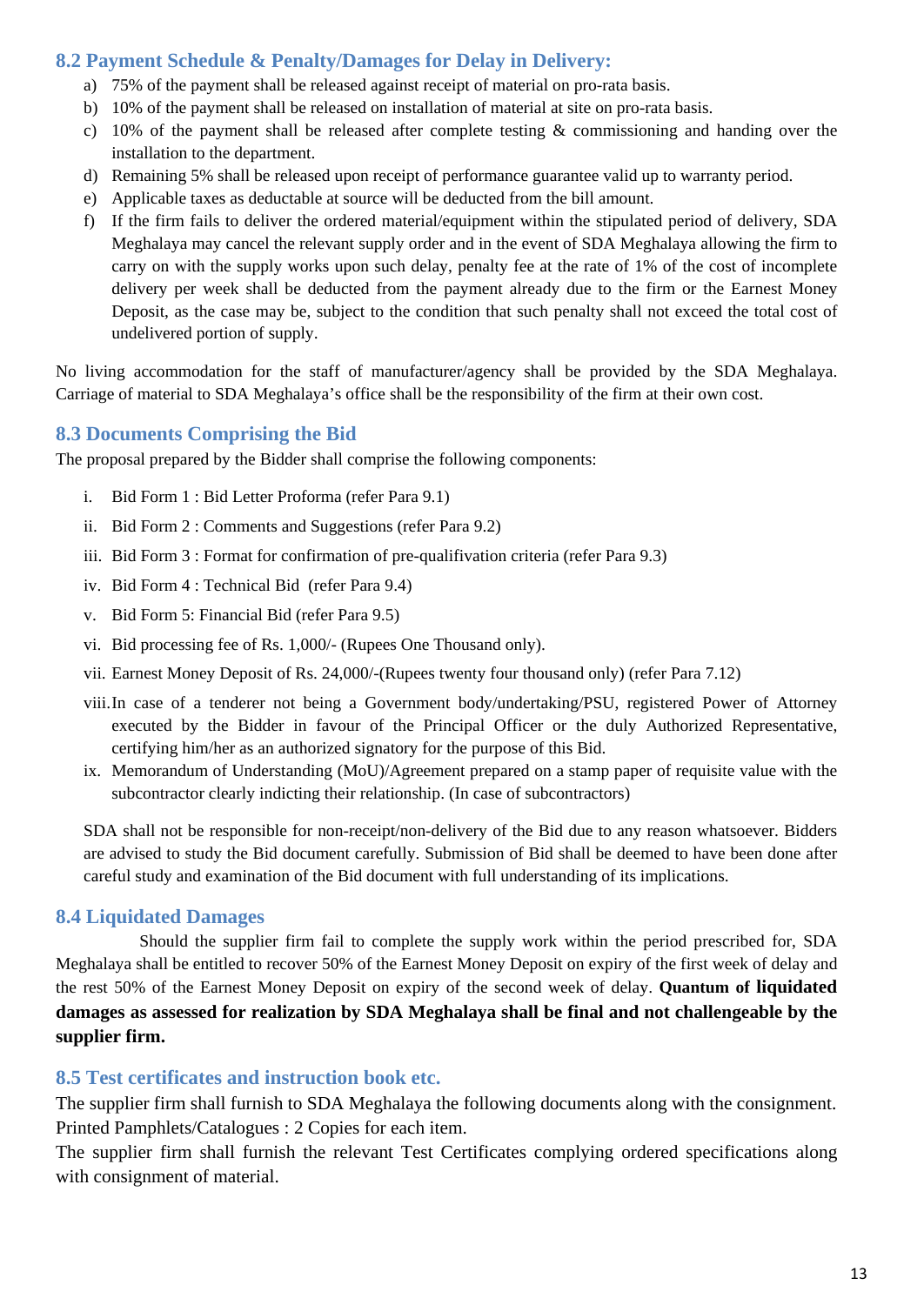#### <span id="page-14-0"></span>**8.6 Guarantee/Warranty/Maintenance/Service**

All supplied items shall be **guaranteed for a period of 5 years** from the date of handing over the ordered items to SDA Meghalaya against unsatisfactory performance and/or break down due to defective design, workmanship of material. The items or components, or any part thereof, so found defective during guarantee period shall be forthwith repaired or replaced free of cost, to the satisfaction of SDA Meghalaya. The manufacturer/supplier should also offer Annual Maintenance Contract (AMC) package(s) for the luminaries for post Warranty period.

#### <span id="page-14-1"></span>**8.7 Jurisdiction**

All legal proceedings in connection with this contract shall be subject to the territorial jurisdiction of local civil courts at the Shillong only.

#### <span id="page-14-2"></span>**8.8 Preliminary Scrutiny**

Preliminary scrutiny of the proposal will be made to determine whether they are complete, whether required process fee has been furnished, whether the documents have been properly signed, and whether the bids are generally in order. Proposals not conforming to such preliminary requirements will be prima facie rejected.

#### <span id="page-14-3"></span>**8.9 Technical evaluation**

The Technical Evaluation of Pre-qualified Bidders shall be carried out to achieve the objective of assignment as detailed in the Terms of Reference the bidders will outline their methodology in their proposals giving a brief description of methods that they intend to adopt to achieve this objective. The evaluation of the proposals shall be carried out in two stages: Firstly the quality, and then the cost. The financial proposals shall be opened only after the technical proposals have been evaluated and concluded. "Financial Bid" of only technically qualified bidders shall be opened.

#### <span id="page-14-4"></span>**8.10 Evaluation of Proposals**

The proposals will be evaluated on the basis of the prescribed specifications. However, SDA Meghalaya in its sole/absolute discretion can apply whatever criteria deemed appropriate in determining the responsiveness of the Bid submitted by the bidders.

**The price bid for all technically qualified bidders will be opened and the contract will be awarded to the lowest price bidder.**

#### <span id="page-14-5"></span>**8.11 Force Majeure**

If, at any time, during the continuance of this contract, the performance in whole or in part by either party of any obligation under this contract is prevented or delayed by reasons of any war or hostility, acts of the public enemy, civil commotion, sabotage, fires, floods, explosions, epidemics, quarantine restrictions, strikes, lockouts or act of God (hereinafter referred to as events) provided notice of happenings of any such eventuality is given by either party to the other within 5 days from the date of occurrence thereof, neither party shall by reason of such event be entitled to terminate this contract nor shall either party have any claim for damages against other in respect of such non-performance or delay in performance, and deliveries under the contract shall be resumed as soon as practicable after such an event come to an end or cease to exist, and the decision of SDA Meghalaya as to whether the deliveries have been so resumed or not shall be final and conclusive. Further that if the performance in whole or part of any obligation under this contract is prevented or delayed by reasons of any such event for a period exceeding 30 days, either party may, at its option, terminate the contract**.**

#### <span id="page-14-6"></span>**9 BID FORMS**

Bid is to be submitted in the following format along with the necessary documents as listed. The Bid shall be liable for rejection in the absence of requisite supporting documents.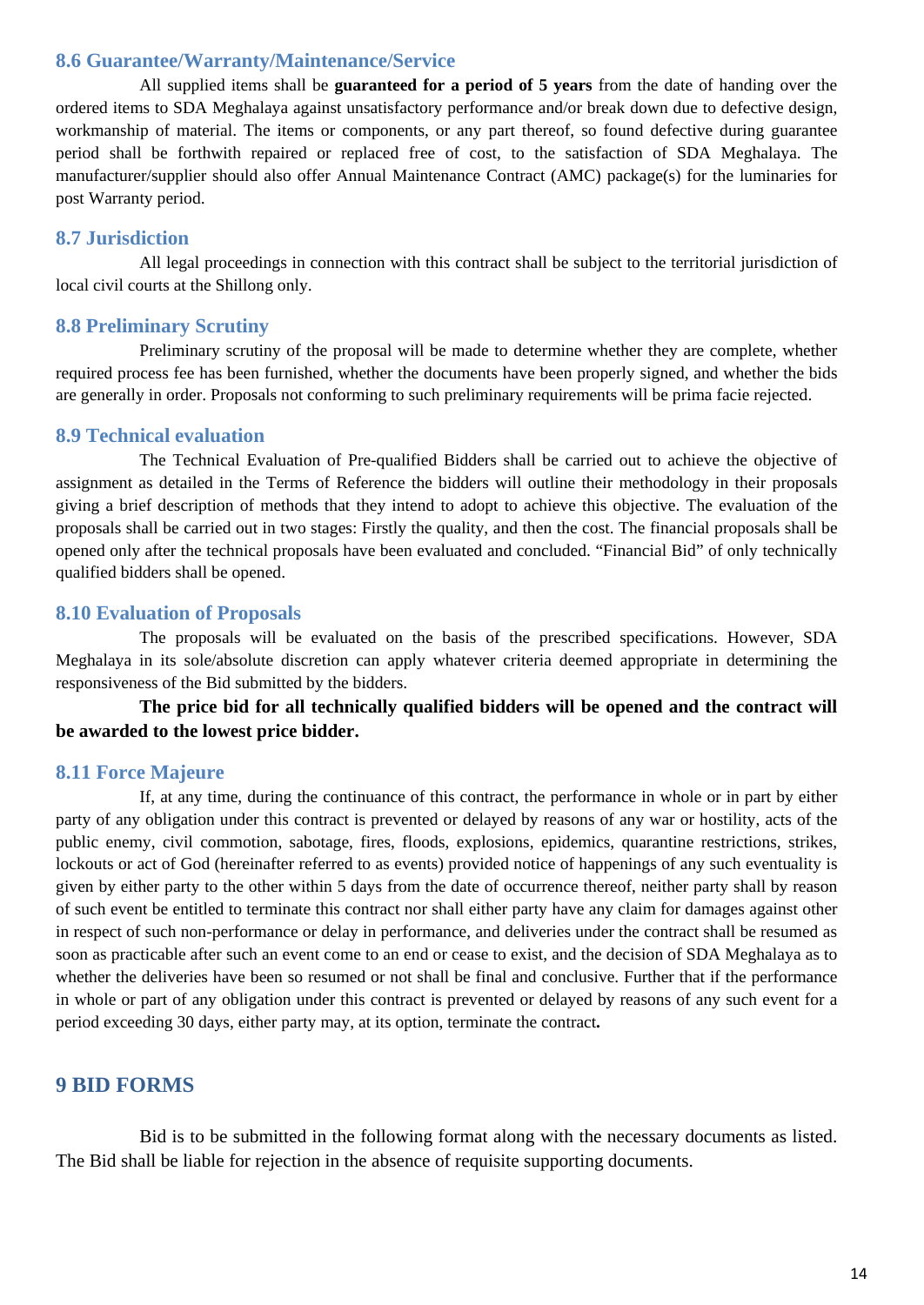# <span id="page-15-0"></span>**9.1 Bid Form 1 : Bid Letter Proforma**

(Letter on official letter head stating the following)

To

The Senior Electrical Inspector & State Designated Agency on Energy Conservation, Government of Meghalaya, Lower Lachumiere, Shillong-793001.

Sub: Supply of LED street light luminaries under BEE's LED Light Demonstration Project undertaken at **Meghalaya Legislative Assembly and its premises**.

Ref: RFQ No……………………………………………………………

Sir,

The undersigned Bidders, having read and examined in detail all the Bid documents in respect of appointment of a supplier for SDA Meghalaya, do hereby express their interest to Supply of LED street light luminaries under BEE's LED light demo project for the State Designated Agency, Meghalaya as specified in the scope of work.

1. Correspondence Details

Our correspondence details are:

| $\mathbf{1}$   | Name of the Bidder                                                                          |  |
|----------------|---------------------------------------------------------------------------------------------|--|
| $\overline{2}$ | Address of the Bidder                                                                       |  |
| 3              | Name of the contact person to whom<br>all references shall be made regarding<br>this tender |  |
| $\overline{4}$ | Designation of the person to whom<br>all reference shall be made regarding<br>this tender   |  |
| 5              | Address of the person to whom all<br>references shall be made regarding<br>this tender      |  |
| 6              | PAN No.                                                                                     |  |
| $\tau$         | GSTIN No.                                                                                   |  |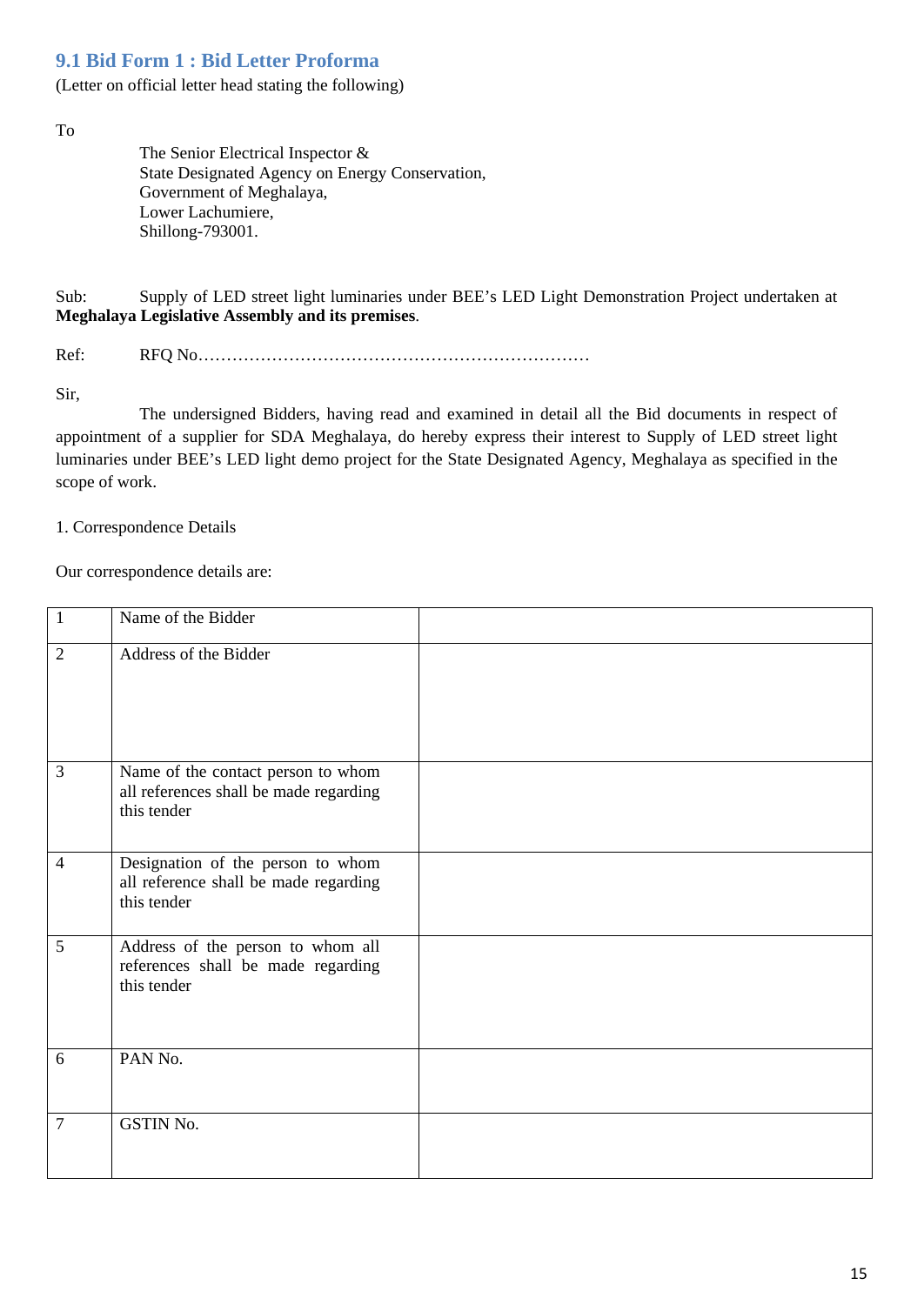| 8  | Electrical Contractor License No.<br>(Issued by the Inspectorate of<br>Electricity, Meghalaya) |  |
|----|------------------------------------------------------------------------------------------------|--|
| 9  | Telephone (with STD code)/Mobile<br>No.                                                        |  |
| 10 | E-Mail of the contact person                                                                   |  |

2. Document forming part of Bid

Part-A & Part-B of the tender comprise the following documents:

- **A) We have enclosed herewith the followings as Technical Bid in envelop 'A' (Tick)**
- a) **Bid form-1** Forwarding letter  $\Box$
- b) **Bid form-2** Comments and Suggestion  $\Box$
- c) **Bid form-3** Format for Confirmation of Pre-qualification Criteria
- d) **Bid form-4** Technical Bid
- e) Photocopy of partnership deed in case of partnership firm  $\Box$
- f) Detail of order issued and past experience against supply made to different State/Central Govt.  $\Box$ Departments/Agencies and photocopies of certificate of satisfactory performance.
- g) Test certificates (if any)  $\Box$
- h) Bid processing fee: **Rs. 1000/-** only in the form of Crossed Demand draft in favour of "Senior Electrical Inspector an State Designated Agency on Energy Conservation, Government of Meghalaya" payable at par in State Bank of India, Main Branch, "Shillong", if bidder downloads the tender document or copy of the received from SDA Meghalaya.  $\square$
- i) **Earnest Money Deposit** of Rs. 24,000/- (Rupees twenty four thousand Only)/ letter issued by Government for exemption of EMD (refer Para 7.12)  $\Box$
- j) Registered Power of Attorney executed by the Bidder in favor of the Principal Officer or the duly Authorized Representative, certifying him/her as an authorized signatory for the purpose of this Bid. (In case of a tenderer not being a Government body/undertaking/PSU).  $\Box$
- k) Photo copy of the Electrical Contractor license  $\square$
- l) Photocopy of Work order/ Completion report of at least one similar work project in the Sate.  $\Box$
- m) Memorandum of Understanding (MoU)/Agreement prepared on a stamp paper of requisite value with the subcontractor clearly indicting their relationship. (Optional).  $\Box$

#### **B) We have enclosed herewith the following as Financial Bid in envelop 'B".**

a) **Bid Form 5**: Financial Bid

#### 3. DECLARATION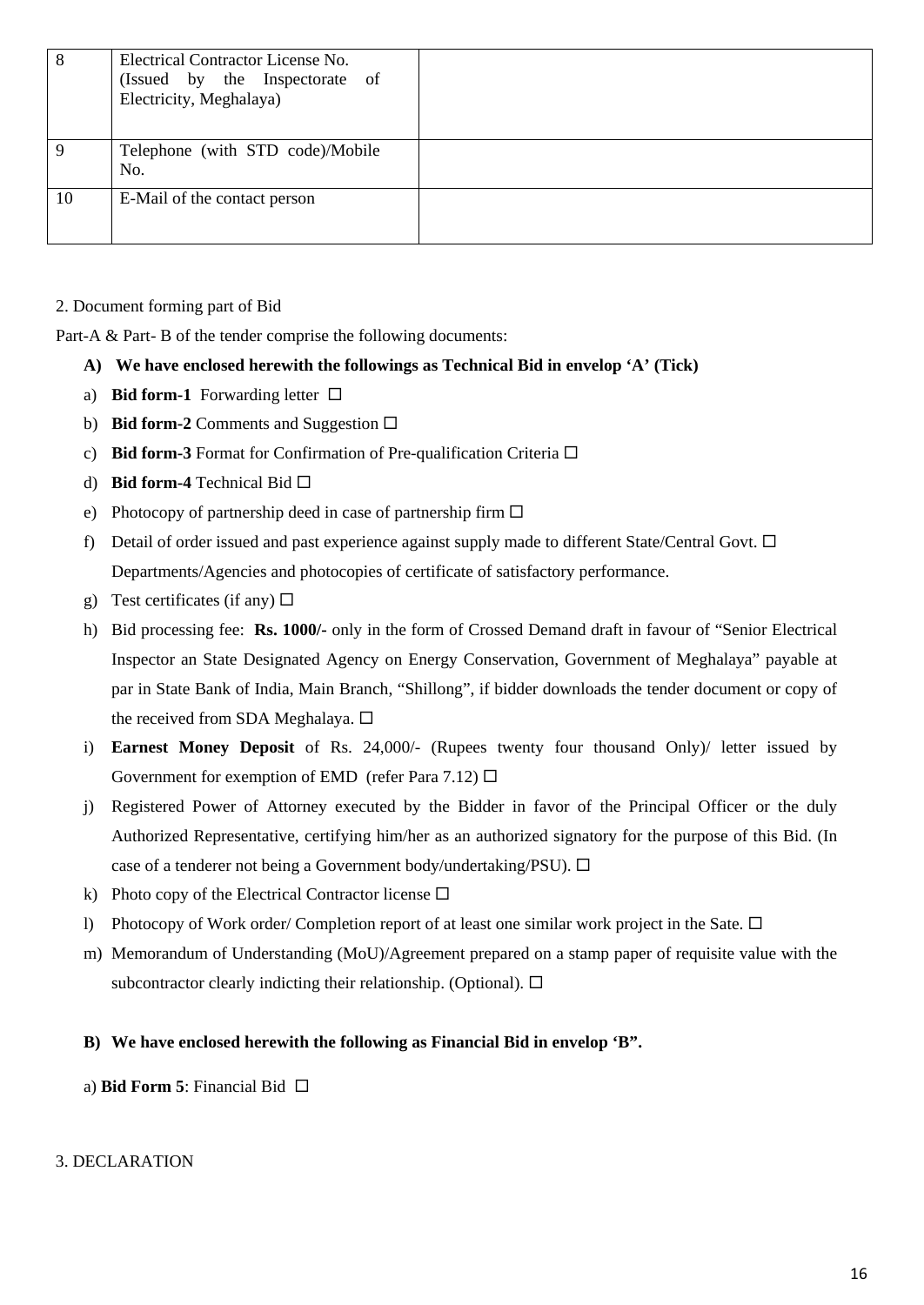- a) We have read and understood the terms & conditions of the above mentioned tender and comply to all Terms & Conditions of your Tender.(In case of any deviation the Bidder must attach a separate sheet clearly mentioning the Clause No. of the Tender and Deviation thereto).
- b) We certify that the information mentioned above are true and correct to best of our knowledge.
- c) In case of receipt of order we confirm that payment shall be received through Cheaque /Electronics Transfer.
- d) This offer contains \_\_\_\_\_\_\_\_\_\_\_\_\_\_\_\_\_\_\_\_\_No. of pages including all Annexures and Enclosures.

We hereby declare that our Bid is made in good faith and the information contained therein is true and correct to the best of our knowledge and belief.

Thanking you.

Yours faithfully

|                                                                                                                       | (Signature of the Bidder) |
|-----------------------------------------------------------------------------------------------------------------------|---------------------------|
|                                                                                                                       | Name:                     |
|                                                                                                                       | Designation:              |
|                                                                                                                       | Seal:                     |
|                                                                                                                       | Date:                     |
|                                                                                                                       | Place:                    |
|                                                                                                                       | <b>Business Address:</b>  |
|                                                                                                                       |                           |
|                                                                                                                       |                           |
| $Sigma$ : $\qquad \qquad$                                                                                             | $Sigma$ : $\qquad \qquad$ |
|                                                                                                                       |                           |
|                                                                                                                       |                           |
| <u> Listen de la contrada de la contrada de la contrada de la contrada de la contrada de la contrada de la contra</u> |                           |
| Date: <u>Date:</u>                                                                                                    |                           |

#### <span id="page-17-0"></span>**9.2 Bid For 2: Comments and Suggestions**

[Suggest and justify here any modifications or improvement to the scope of work, tasks to be performed, timeline, deliverables, payment terms etc. to improve performance in carrying out the Assignment. The Bidder can suggest deleting some activity or adding another, or proposing a different phasing of the activities. Such suggestions should be concise and to the point.]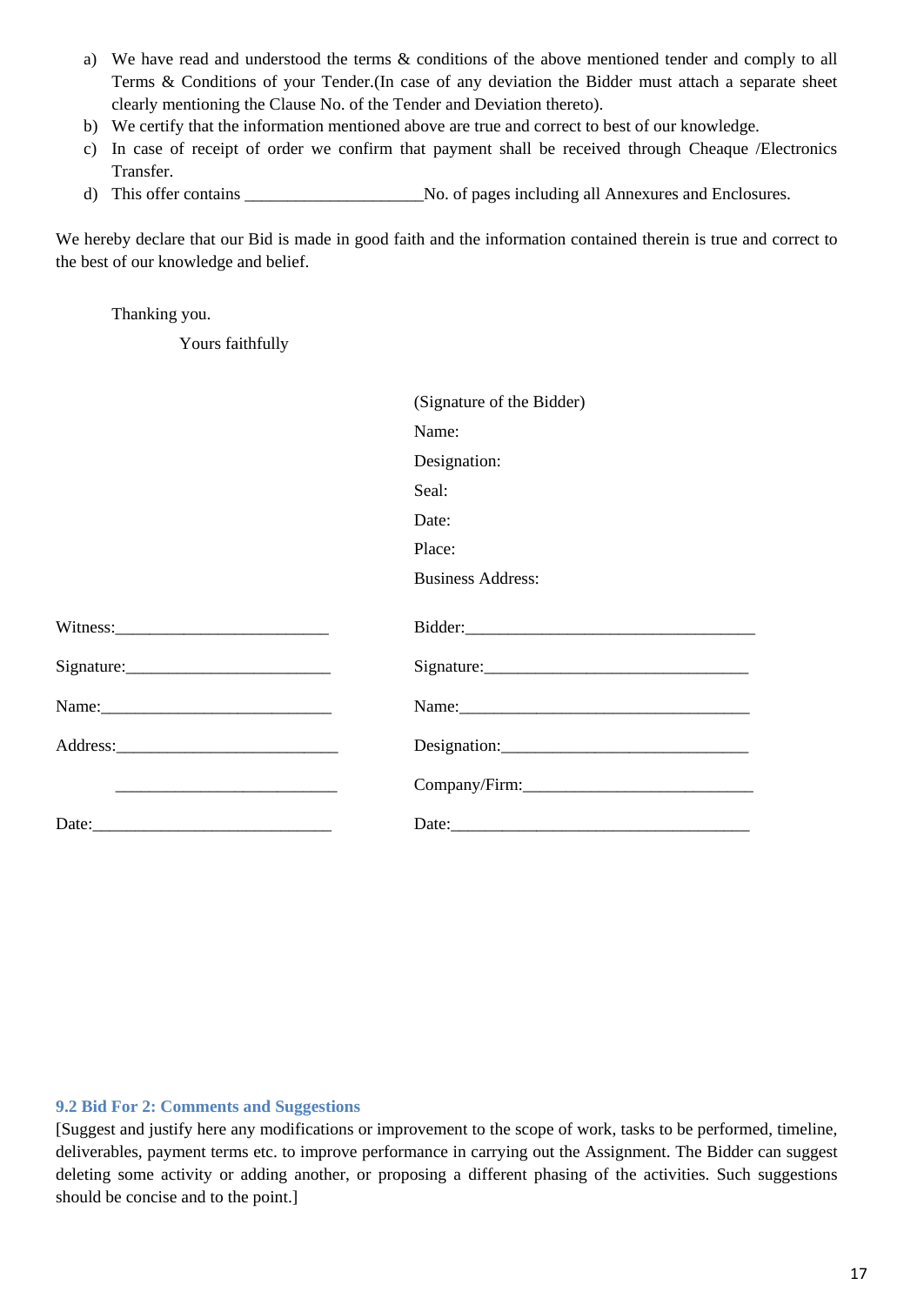<span id="page-18-0"></span>**9.3 Bid Form 3: Format for Confirmation of Pre-qualification Criteria.**

(Declaration Letter on official letter head stating the following) To

> The Senior Electrical Inspector & State Designated Agency on Energy Conservation, Government of Meghalaya, Lower Lachumiere, Shillong-793001.

Sub: Supply of LED street light luminaries under BEE's LED Lights Demonstration Project undertaken at **Meghalaya Legislative Assembly and its premises**.

Having examined the tender document of RFQ No. the following (please tick whichever is applicable) towards the minimum eligibility condition to participate in then tender for supply, installation, testing and commissioning of light emitting diode (LED) based energy efficient lighting fixtures.

- i. We are not involved in any major litigation that may have an impact of affecting or compromising the delivery of services as required under this contract
- ii. We are not black-listed by any Central/State Government/Public Sector Undertaking in India.
- iii. Details of similar work / order executed during last 5 years (Please submit copy of completion certificate from the client.)\*

| Description of<br>the Work/Order<br>executed | Value of<br>Work/Order<br>Executed | Name of<br>the Client | <b>Start Date</b> | Finish<br>Date | Doc.<br>Evidence<br>at Page<br>No. |
|----------------------------------------------|------------------------------------|-----------------------|-------------------|----------------|------------------------------------|
|                                              |                                    |                       |                   |                |                                    |

\*At least one work should be executed in last five years.

| Witness: | Bidder:    |  |  |
|----------|------------|--|--|
|          | Signature: |  |  |
|          |            |  |  |
|          |            |  |  |
|          |            |  |  |
| Date:    |            |  |  |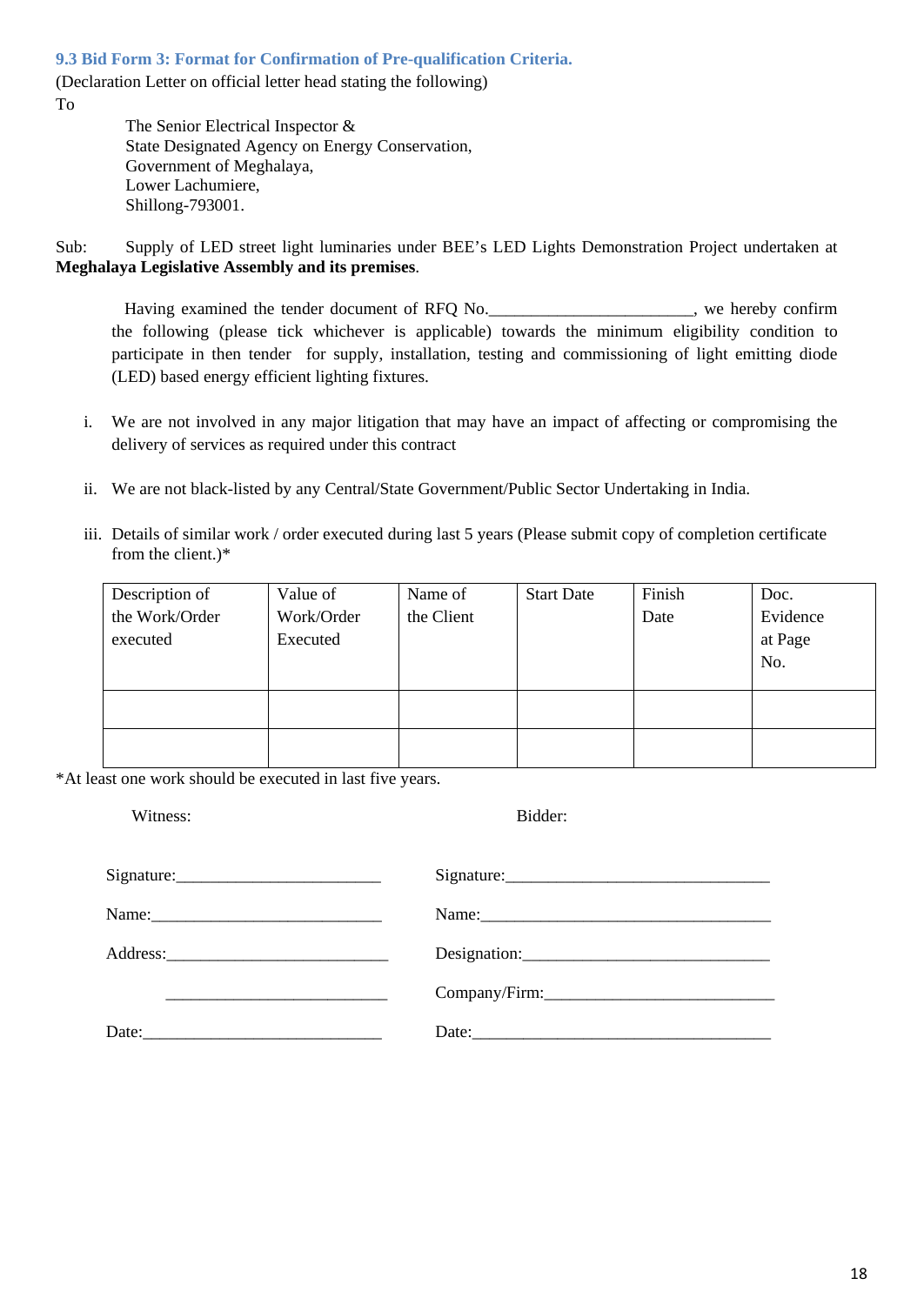<span id="page-19-0"></span>(On official letter head)

To

The Senior Electrical Inspector & State Designated Agency on Energy Conservation, Government of Meghalaya, Lower Lachumiere, Shillong-793001.

Sub: Technical Bid for Supply, installation, testing and commissioning of LED light luminaries under BEE's LED Light Demonstration Project undertaken at **Meghalaya Legislative Assembly and its premises**.

Sir,

The undersigned Bidders, having read and examined in detail all the Bid documents in respect of appointment of a supplier for SDA Meghalaya, do hereby express their interest to Supply of LED street light luminaries under BEE's LED street light demo project for the State Designated Agency, Meghalaya as specified in the scope of work.

| Sl. No. | Description                                 | Minimum technical<br>parameters         | <b>GUARANTEED</b><br><b>TECHNICAL</b><br>PARTICULARS(Agreed<br>or value as specified) |
|---------|---------------------------------------------|-----------------------------------------|---------------------------------------------------------------------------------------|
| 01      | <b>Light Source</b>                         | SMD LED Chip                            |                                                                                       |
| 02      | Lamp Wattage                                | 10W                                     |                                                                                       |
| 03      | <b>CCT</b>                                  | $(5700K)$ to<br>Cool<br>white<br>6500K) |                                                                                       |
| 04      | Led Chip Wattage                            | $< 1$ W                                 |                                                                                       |
| 05      | <b>Base Cap</b>                             | B22d (Bayonet Cap)                      |                                                                                       |
| 06      | Luminous Flux Efficacy                      | $>= 90 \text{ lm/W}$                    |                                                                                       |
| 07      | <b>Power Factor</b>                         | Min. 0.9                                |                                                                                       |
| 08      | Lamp Life Hrs                               | Min. 50,000 Hrs.                        |                                                                                       |
| 09      | <b>Operating Voltage Range</b>              | $100 V - 300 V$                         |                                                                                       |
| 10      | Beam Angle                                  | Min: 120 degree                         |                                                                                       |
| 11      | <b>CRI</b><br>(Color<br>Rendering<br>Index) | Min. 80                                 |                                                                                       |
| 12      | Junction Temp.                              | Max. 85°C                               |                                                                                       |
| 13      | Harmonics                                   | Less than 15%                           |                                                                                       |
| 14      | Lumen Maintenance                           | Min. 70% up to 50,000<br>hours          |                                                                                       |
| 15      | Working Temp.                               | $-10^{\circ}$ C to $40^{\circ}$ C       |                                                                                       |
| 16      | <b>SURGE VOLTAGE</b>                        | Min. 1.5 kV                             |                                                                                       |

#### **For 10W LED Bulbs**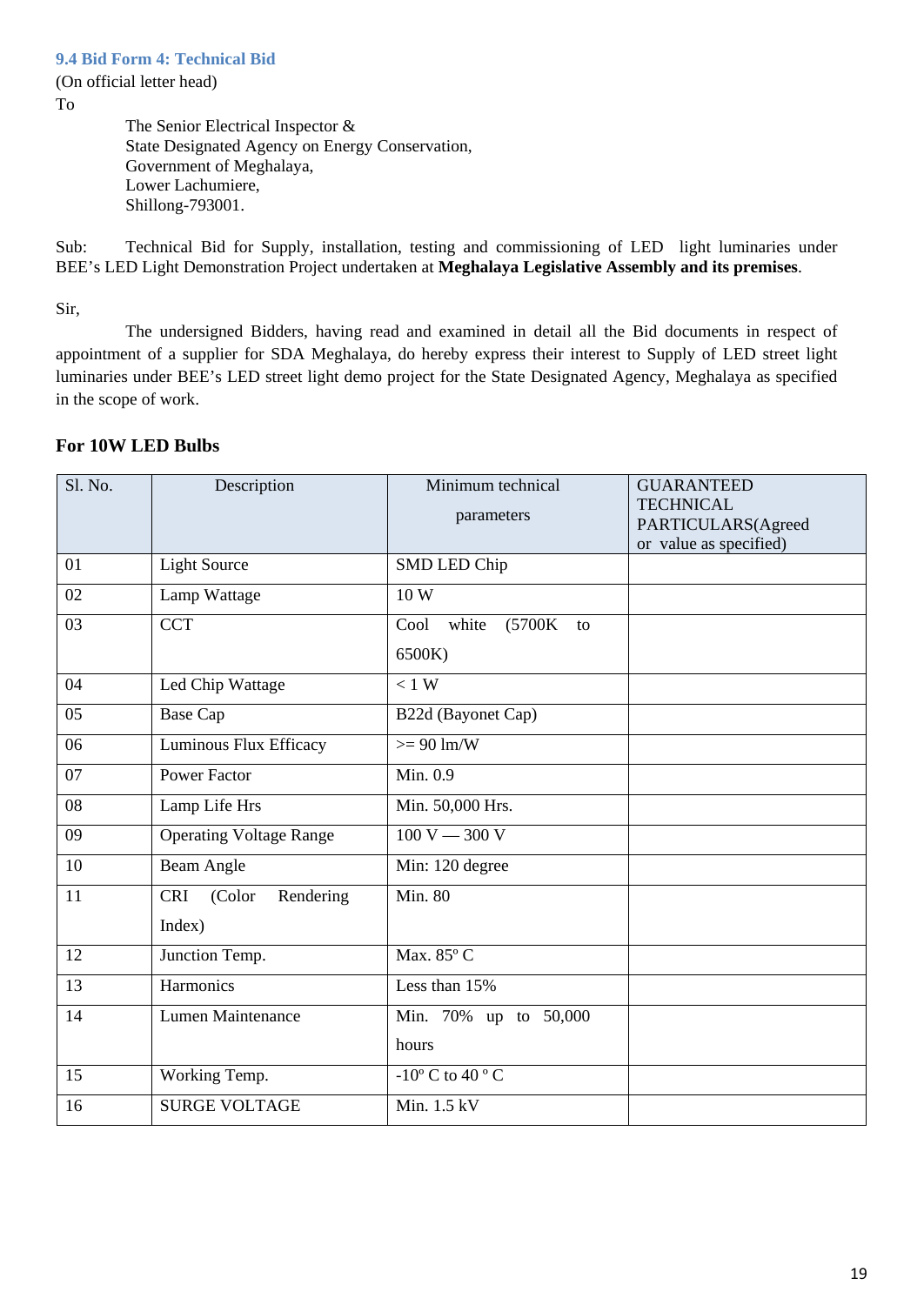# **For 20W LED Tube lights.**

| S1. | Description                       | Minimum technical              | <b>GUARANTEED</b>     |
|-----|-----------------------------------|--------------------------------|-----------------------|
| No. |                                   | parameters                     | <b>TECHNICAL</b>      |
|     |                                   |                                | PARTICULARS(Agreed or |
|     |                                   |                                | value as specified)   |
| 01  | Led Fitting Set Type              | T8, 4 FEET, 20 WATT            |                       |
| 02  | <b>Total Power Consumption</b>    | 20 WATTS                       |                       |
| 03  | <b>CCT</b>                        | Cool<br>White<br>(5700K)<br>to |                       |
|     |                                   | 6500K)                         |                       |
| 04  | Usage                             | <b>CONTINUOUS</b>              |                       |
| 05  | Luminous Flux Efficacy            | $>= 90 \text{ lm/W}$           |                       |
| 06  | <b>Power Factor</b>               | Min. 0.9                       |                       |
| 07  | Lamp Life Hrs                     | Min. 50,000 Hrs.               |                       |
| 08  | <b>Operating Voltage Range</b>    | $100 V - 240 V$                |                       |
| 09  | <b>Beam Angle</b>                 | Min: 160 degree                |                       |
| 10  | <b>CRI</b><br>(Color<br>Rendering | <b>Min. 80</b>                 |                       |
|     | Index)                            |                                |                       |
| 11  | Harmonics                         | Less than 15%                  |                       |
| 12  | Lumen Maintenance                 | Min. 70% up to 50,000          |                       |
|     |                                   | hours                          |                       |
| 13  | Working Temp.                     | -10 to 40 degree Celsius       |                       |
| 14  | Led Operating Current             | $< 0.06$ A                     |                       |
| 15  | Surge / Spike Protection          | >1.5 KV AS PER IEC             |                       |
|     |                                   | 61000-4-5.                     |                       |
| 16  | Line Protection                   | Short Circuit And Over         |                       |
|     |                                   | <b>Voltage Protection</b>      |                       |
| 17  | Driver                            | Inbuilt Constant<br>Current    |                       |
|     |                                   | <b>Based Led Driver</b>        |                       |
| 18  | Driver Efficiency                 | $>= 80\%$                      |                       |

# **For 60W LED Street Lights**

| Data Type | S1.<br>No. | Description | Minimum technical<br>parameters | <b>GUARANTEED</b><br><b>TECHNICAL</b><br>PARTICULARS(Agreed<br>or value as specified) |
|-----------|------------|-------------|---------------------------------|---------------------------------------------------------------------------------------|
|           | 01         | Wattage     | 60W                             |                                                                                       |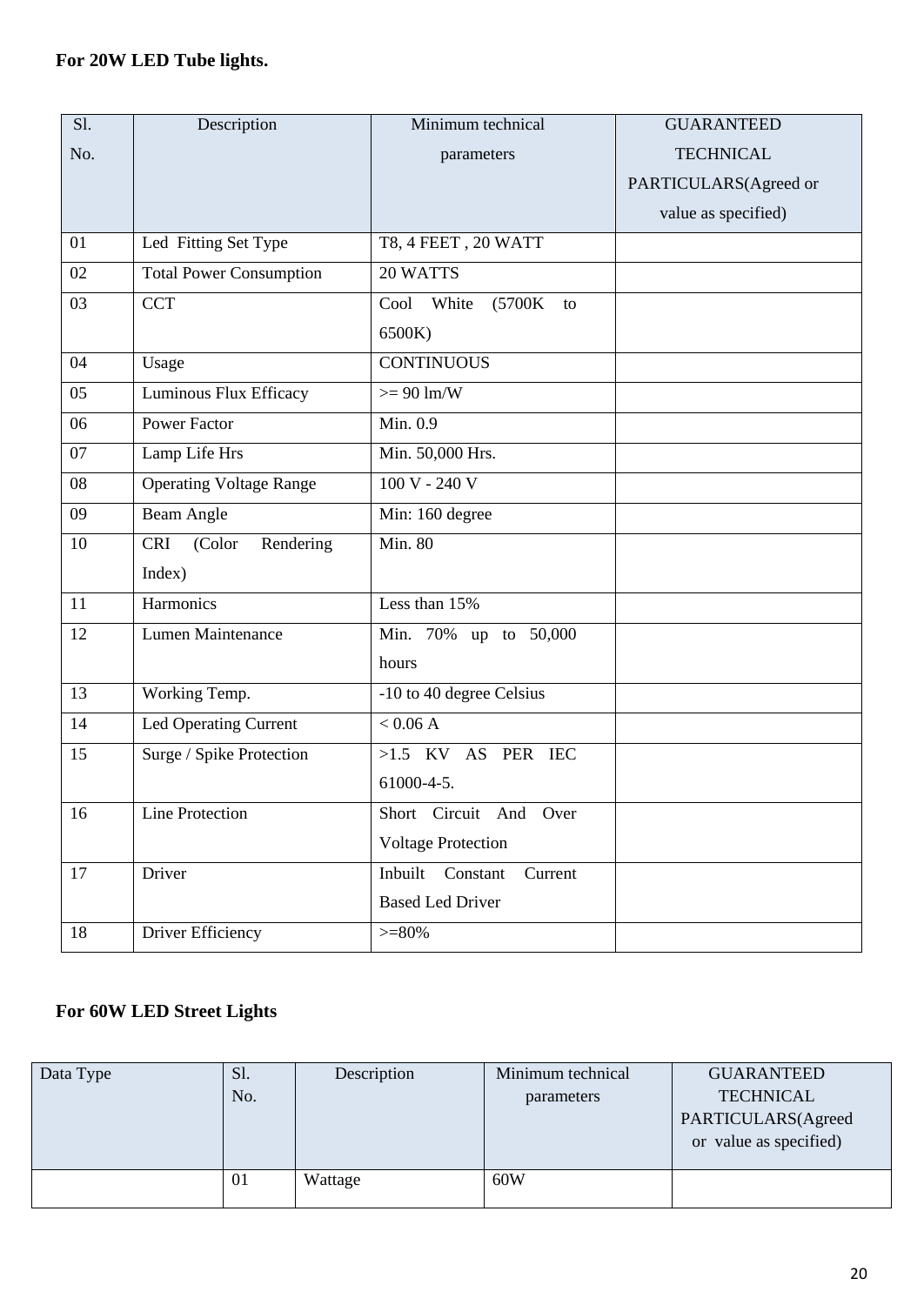|                         | 02 | Voltage range            | 110-280 V                                                                                                                                                                                                                                  |  |
|-------------------------|----|--------------------------|--------------------------------------------------------------------------------------------------------------------------------------------------------------------------------------------------------------------------------------------|--|
|                         | 03 | Power factor             | >0.95                                                                                                                                                                                                                                      |  |
| <b>Electrical Data</b>  | 04 | Line frequency           | 50 Hz                                                                                                                                                                                                                                      |  |
|                         | 05 | Protection class         | Class I                                                                                                                                                                                                                                    |  |
|                         | 06 | <b>Surge Protection</b>  | <b>5KV</b>                                                                                                                                                                                                                                 |  |
|                         | 07 | <b>Rated lumens</b>      | $>5000$ lm                                                                                                                                                                                                                                 |  |
|                         | 08 | Beam angle               | Horizontal<br>$130^\circ$<br>$(\pm 3^{\circ})$ and vertical<br>$50^{\circ}$ ( $\pm 3^{\circ}$ )                                                                                                                                            |  |
| Optical/Photometric     | 09 | CCT(K)                   | $5700 \pm 300$ (Cool<br>white)                                                                                                                                                                                                             |  |
|                         | 10 | <b>CRI</b>               | >70                                                                                                                                                                                                                                        |  |
|                         | 11 | Lumen efficacy           | $\geq$ 85 lm/W                                                                                                                                                                                                                             |  |
|                         | 12 | <b>Light Source</b>      | SMD LED Module<br>(surface-mount<br>device<br>light-<br>emitting<br>diode<br>module)                                                                                                                                                       |  |
|                         | 13 | Rated lifetime           | $\geq$ 50,000 hours with<br>70% Lumens @ 25°<br>$\mathbf C$                                                                                                                                                                                |  |
|                         | 14 | Operating<br>temperature | $-10$ to $+40^{\circ}C$                                                                                                                                                                                                                    |  |
|                         | 15 | Material                 | Die-cast aluminum                                                                                                                                                                                                                          |  |
|                         | 16 | Front glass              | Tempered glass                                                                                                                                                                                                                             |  |
| Housing and<br>Mounting | 17 | Heat sink                | thermal<br>Good<br>management system<br>should be provided<br>and LED must be<br>mounting on heat<br>sink<br>conductive<br>Aluminum<br>with<br>suitable large areas<br>surface by means of<br>fins to dissipate the<br>heat to ambient air |  |
|                         | 18 | Housing color            | Black/Gray                                                                                                                                                                                                                                 |  |
|                         | 19 | Ingress protection       | <b>IP66</b>                                                                                                                                                                                                                                |  |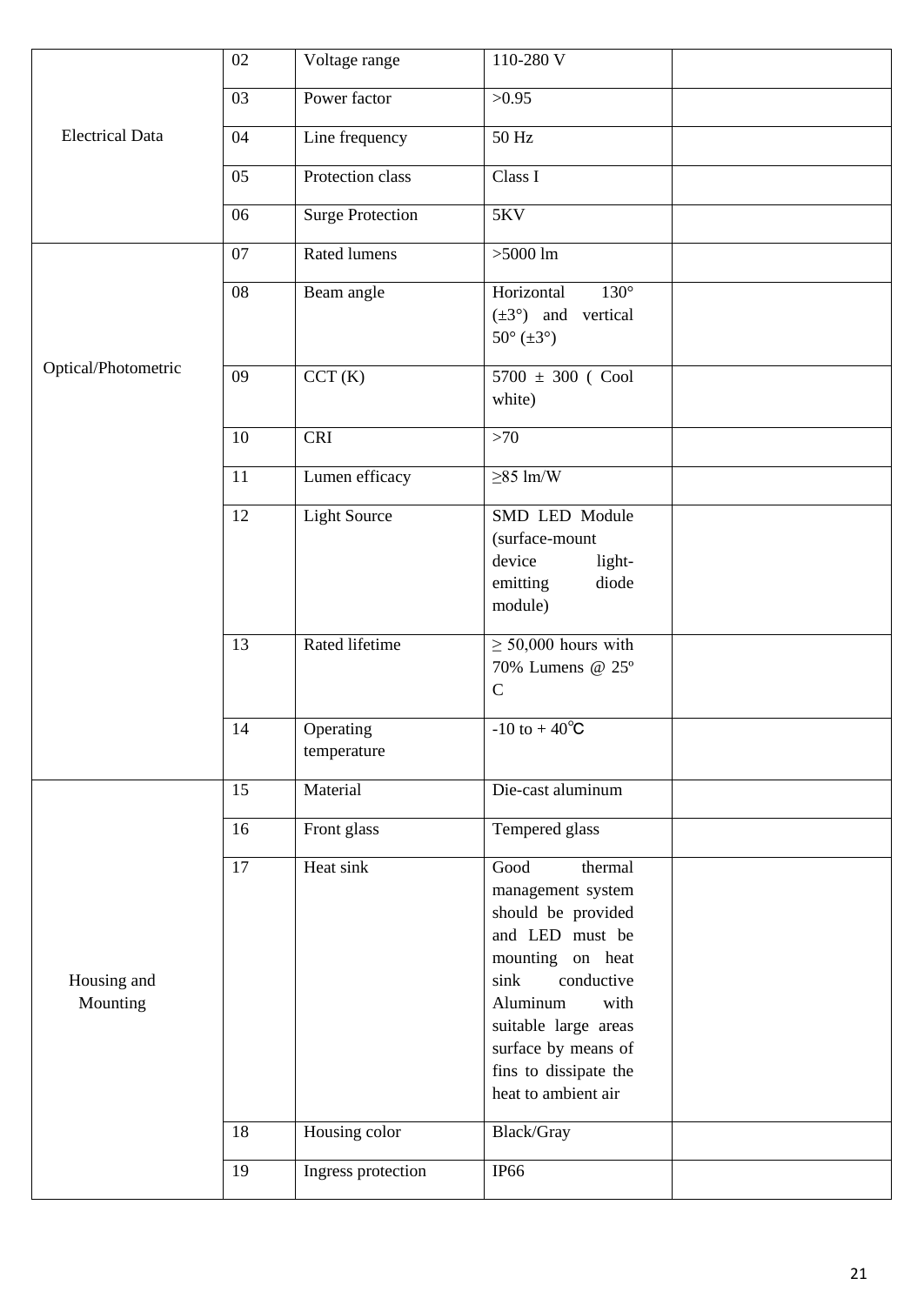| Driver<br>20 |          | Integrated Constant<br>voltage and/or<br>current type and<br>replaceable. |  |  |
|--------------|----------|---------------------------------------------------------------------------|--|--|
| 21           | Mounting | Should be suitable<br>for mounting with<br>complete<br>Accessories        |  |  |

# **For 90W LED Flood Lights**

| Data Type              | S1.<br>No.      | Description                    | Minimum<br>technical<br>parameters                                                                 | <b>GUARANTEED</b><br><b>TECHNICAL</b><br>PARTICULARS(Agreed<br>or value as specified) |
|------------------------|-----------------|--------------------------------|----------------------------------------------------------------------------------------------------|---------------------------------------------------------------------------------------|
|                        | 01              | Wattage                        | 90W                                                                                                |                                                                                       |
|                        | 02              | Voltage range                  | $110-280V$                                                                                         |                                                                                       |
|                        | 03              | Power factor                   | 0.90                                                                                               |                                                                                       |
| <b>Electrical Data</b> | 04              | Input<br>Current<br>$(max)$ mA | 580 mA                                                                                             |                                                                                       |
|                        | $\overline{05}$ | Line frequency                 | $50$ Hz                                                                                            |                                                                                       |
|                        | 06              | Protection class               | Class I                                                                                            |                                                                                       |
|                        | 07              | Rated lumens                   | $>8000$ lm                                                                                         |                                                                                       |
|                        | 08              | Beam angle                     | Minimum<br>100<br>degree                                                                           |                                                                                       |
| Optical/Photometric    | $\overline{09}$ | CCT(K)                         | $5700 \pm 300$ (<br>Cool white)                                                                    |                                                                                       |
|                        | 10              | <b>CRI</b>                     | $>85$                                                                                              |                                                                                       |
|                        | 11              | Lumen efficacy                 | $\geq 90$ lm/W                                                                                     |                                                                                       |
|                        | 12              | <b>Light Source</b>            | <b>SMD</b><br><b>LED</b><br>Module (surface-<br>device<br>mount<br>light-emitting<br>diode module) |                                                                                       |
|                        | 13              | Rated lifetime                 | 30,000<br>Above<br>hours with 70%                                                                  |                                                                                       |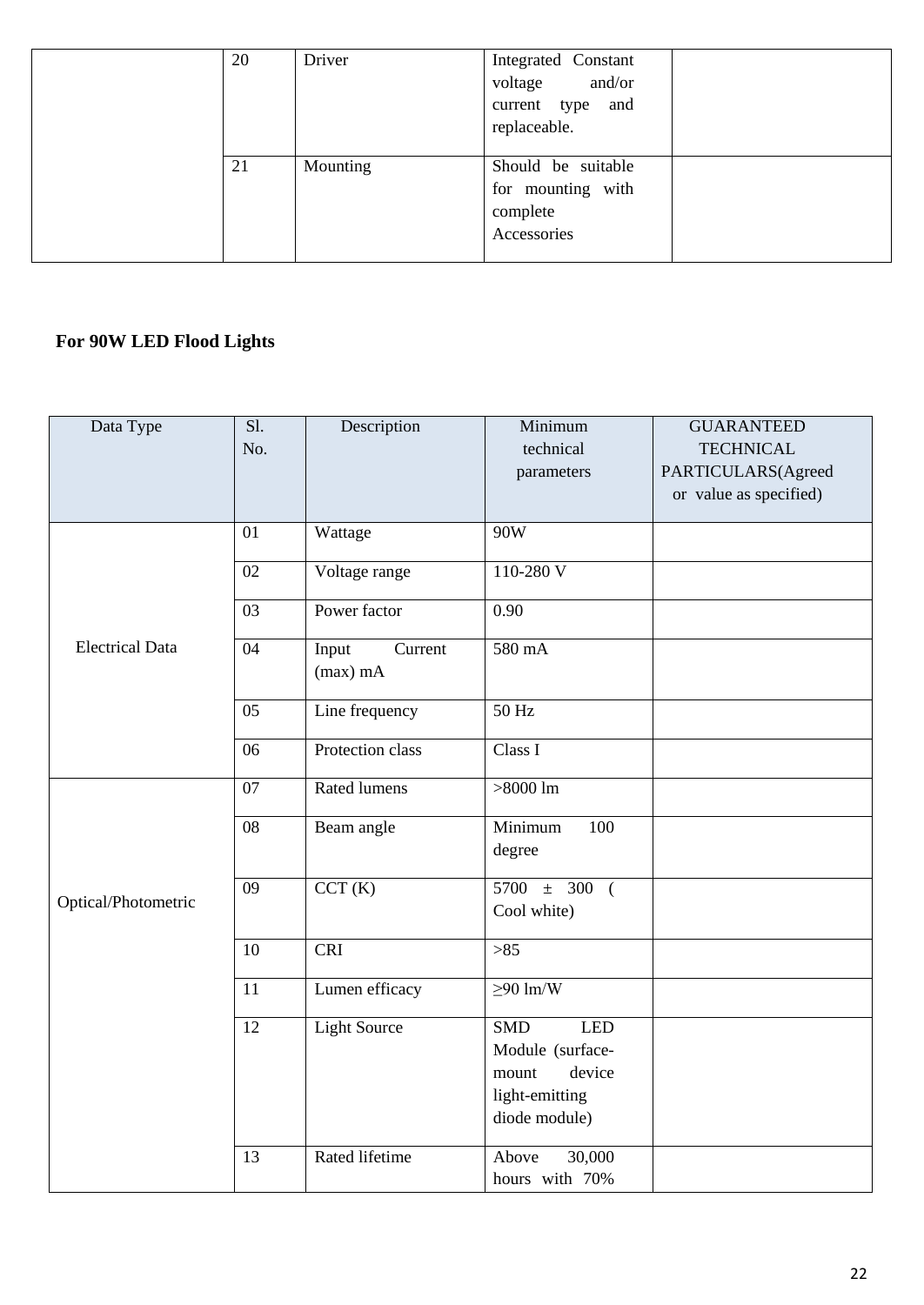|                         |    |                          | Lumens @ $25^{\circ}$ C                                                                                                                                                                                                                          |  |
|-------------------------|----|--------------------------|--------------------------------------------------------------------------------------------------------------------------------------------------------------------------------------------------------------------------------------------------|--|
|                         | 14 | Operating<br>temperature | $-10$ to $+40^{\circ}C$                                                                                                                                                                                                                          |  |
|                         | 15 | Material                 | Die-cast<br>aluminum                                                                                                                                                                                                                             |  |
|                         | 16 | Front glass              | Tempered glass                                                                                                                                                                                                                                   |  |
| Housing and<br>Mounting | 17 | Heat sink                | thermal<br>Good<br>management<br>system should be<br>provided<br>and<br>LED must be<br>mounting on heat<br>sink conductive<br>Aluminum with<br>suitable<br>large<br>areas surface by<br>means of fins to<br>dissipate the heat<br>to ambient air |  |
|                         | 18 | Housing color            | Black/White                                                                                                                                                                                                                                      |  |
|                         | 19 | Ingress protection       | IP65                                                                                                                                                                                                                                             |  |
|                         | 20 | Shock protection         | <b>IK 08</b>                                                                                                                                                                                                                                     |  |
|                         | 21 | Driver                   | Integrated<br>Constant voltage<br>and/or<br>current<br>type.                                                                                                                                                                                     |  |
|                         | 22 | Mounting                 | Should<br>be<br>suitable<br>for<br>mounting<br>with<br>complete<br>Accessories                                                                                                                                                                   |  |

Witness: Bidder:

|       | Name: |
|-------|-------|
|       |       |
|       |       |
| Date: | Date: |